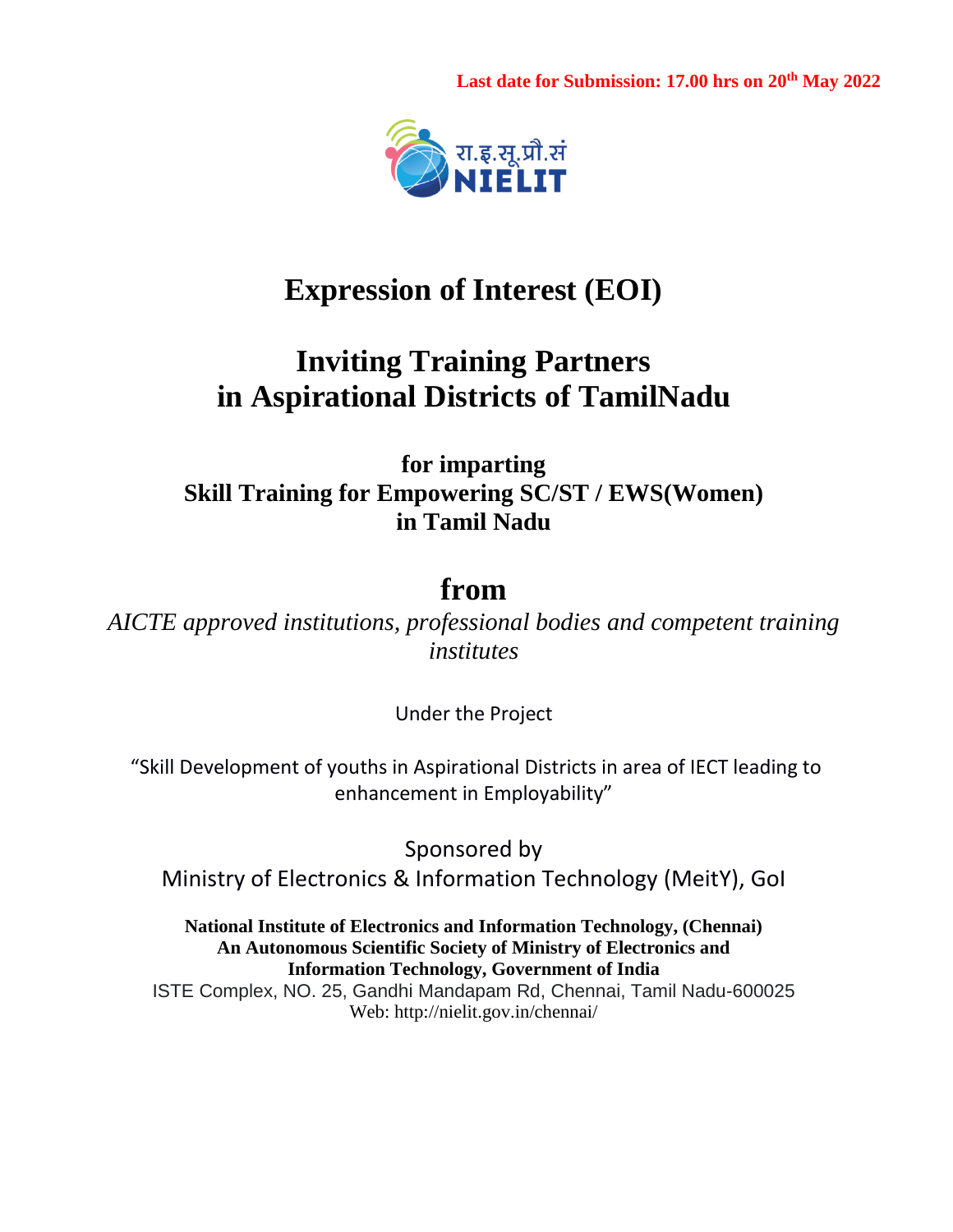## **Contents**

| Sl. No                                                                                            | <b>Title</b>                                                                                                                |                |  |
|---------------------------------------------------------------------------------------------------|-----------------------------------------------------------------------------------------------------------------------------|----------------|--|
| 1                                                                                                 | Introduction                                                                                                                | 3              |  |
| $\overline{c}$                                                                                    | Scope                                                                                                                       | 3              |  |
| 3                                                                                                 | Objectives                                                                                                                  | 3              |  |
| $\overline{4}$                                                                                    | <b>Invitation for EoI</b>                                                                                                   | $\overline{3}$ |  |
| 5                                                                                                 | Scope of Work                                                                                                               | $\overline{4}$ |  |
| 6                                                                                                 | <b>Eligibility Criteria</b>                                                                                                 | 5              |  |
| 7                                                                                                 | Criteria for Empanelment                                                                                                    | 5              |  |
| 8                                                                                                 | Procedure for Submission                                                                                                    | 6              |  |
| 9                                                                                                 | Guidelines for Submission of EoI                                                                                            | 6              |  |
| 10                                                                                                | Validity of EoI Submitted                                                                                                   |                |  |
| 11                                                                                                | Minimum Hardware, Software, and Faculty Requirements<br>for conducting training programs in the following skill<br>courses: |                |  |
| 12                                                                                                | <b>Selection of Training Institutes</b>                                                                                     | 9              |  |
| 13                                                                                                | Selection of candidates                                                                                                     | 10             |  |
| 14                                                                                                | Disclaimer                                                                                                                  | 10             |  |
| <b>ANNEXURE I</b>                                                                                 | Details of the training, type of partnership & roles of<br>partnership                                                      | 12             |  |
| <b>ANNEXURE-II</b>                                                                                | Format of Agreement                                                                                                         | 14             |  |
| Revenue Sharing Model with Accredited Centres/<br><b>ANNEXURE III</b><br><b>Training Partners</b> |                                                                                                                             | 20             |  |
| <b>ANNEXURE IV</b>                                                                                | <b>Covering Letter Format</b>                                                                                               | 21             |  |
| <b>ANNEXURE V</b>                                                                                 | <b>Application Form</b>                                                                                                     | 23             |  |
| Course Syllabus<br><b>ANNEXURE VI</b>                                                             |                                                                                                                             |                |  |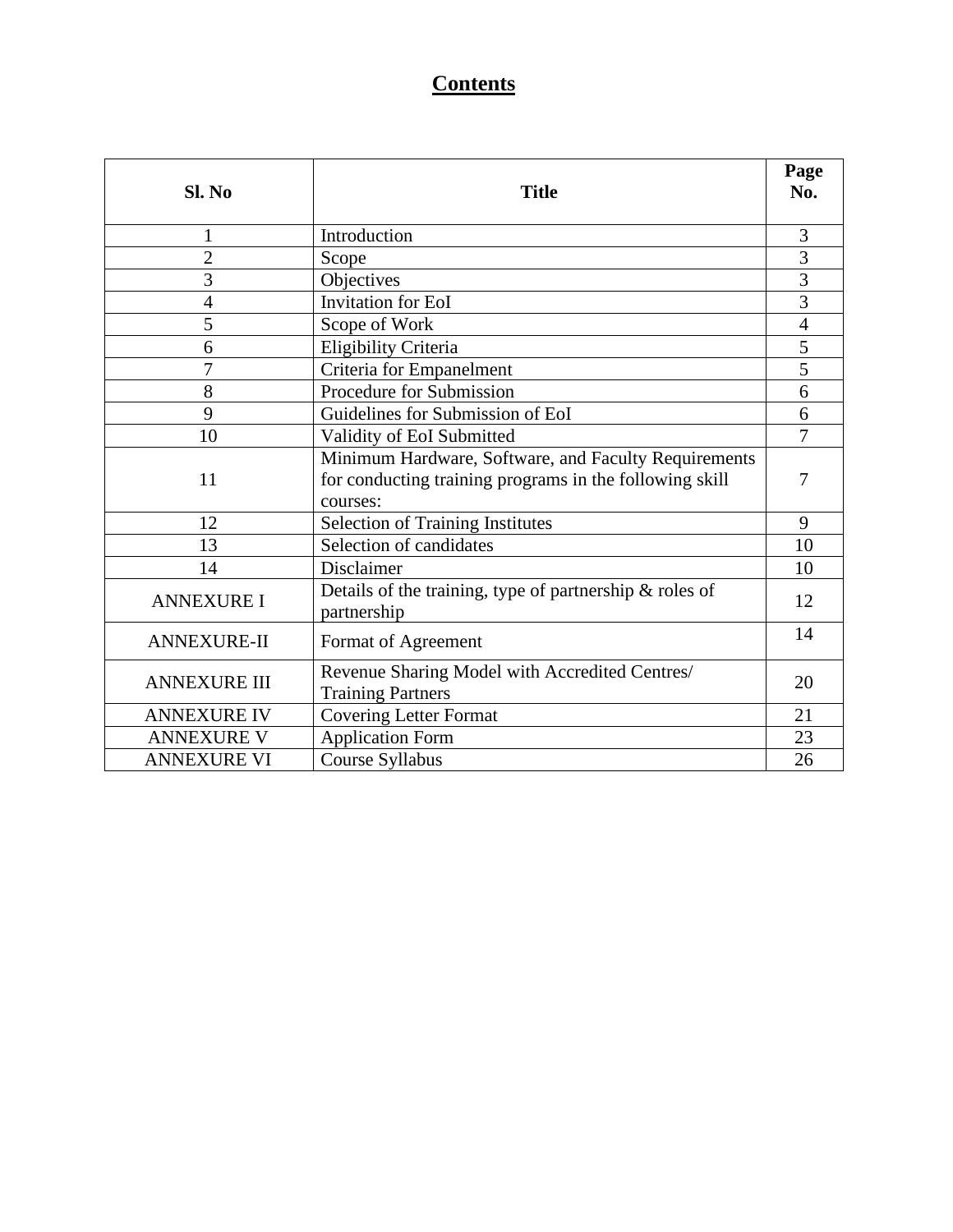#### **EXPRESSION OF INTEREST**

#### **1.0 Introduction**

NIELIT Chennai is a Centre of NIELIT, an Autonomous Scientific Society of Ministry of Electronics and Information Technology (MeitY), Government of India (GoI) is engaged in education, training, and consultancy services in advanced areas of IECT and/or intended to extend quality education to masses through various schemes and programs.

NIELIT Chennai has been awarded the project "**Skill Development of SC / ST/ EWS youths in Aspirational Districts in area of IECT leading to enhancement in Employability**" by MeitY, GoI. NIELIT Chennai intends to partner with competent firms to impart training through their existing network of training centers/individual institutions in the state of Tamil Nadu.

#### **2.0 Scope**

The scope of the EoI is to train, evaluate and provide placement support to trained candidates in 4 job-oriented courses in the Ramanathapuram and Virudhunagar districts of the states of Tamil Nadu initially for the period of 1 year; extendable based on performance and coterminous with the project.

Details of the course-wise breakup of students to be trained are given in ANNEXURE I.

#### **3.0 Objectives**

The broad objectives/aims of the project are:

- Provide free training, evaluation & certification in job-oriented skill courses to 540 deserving candidates belonging to SC/ST/EWS (Women) category in the Ramanathapuram and Virudhunagar districts of the state of Tamil Nadu, so as to increase their entrepreneurship potential as well as employability.
- To generate quality manpower in line with Digital India, Make India, and Skill India Programs of Govt. of India
- Provide practical skills and knowledge in related areas and increase immediate employment opportunities

#### **4.0 Invitation for EoI**

4.1 NIELIT Chennai invites Expression of Interest (EoI) from AICTE approved institutions, professional bodies, and training institutes with proven track records capable of conducting skill development courses in the area of IT, in the Ramanathapuram and Virudhunagar districts of the state of Tamil Nadu and provides facilities as per the requirements of NIELIT Chennai.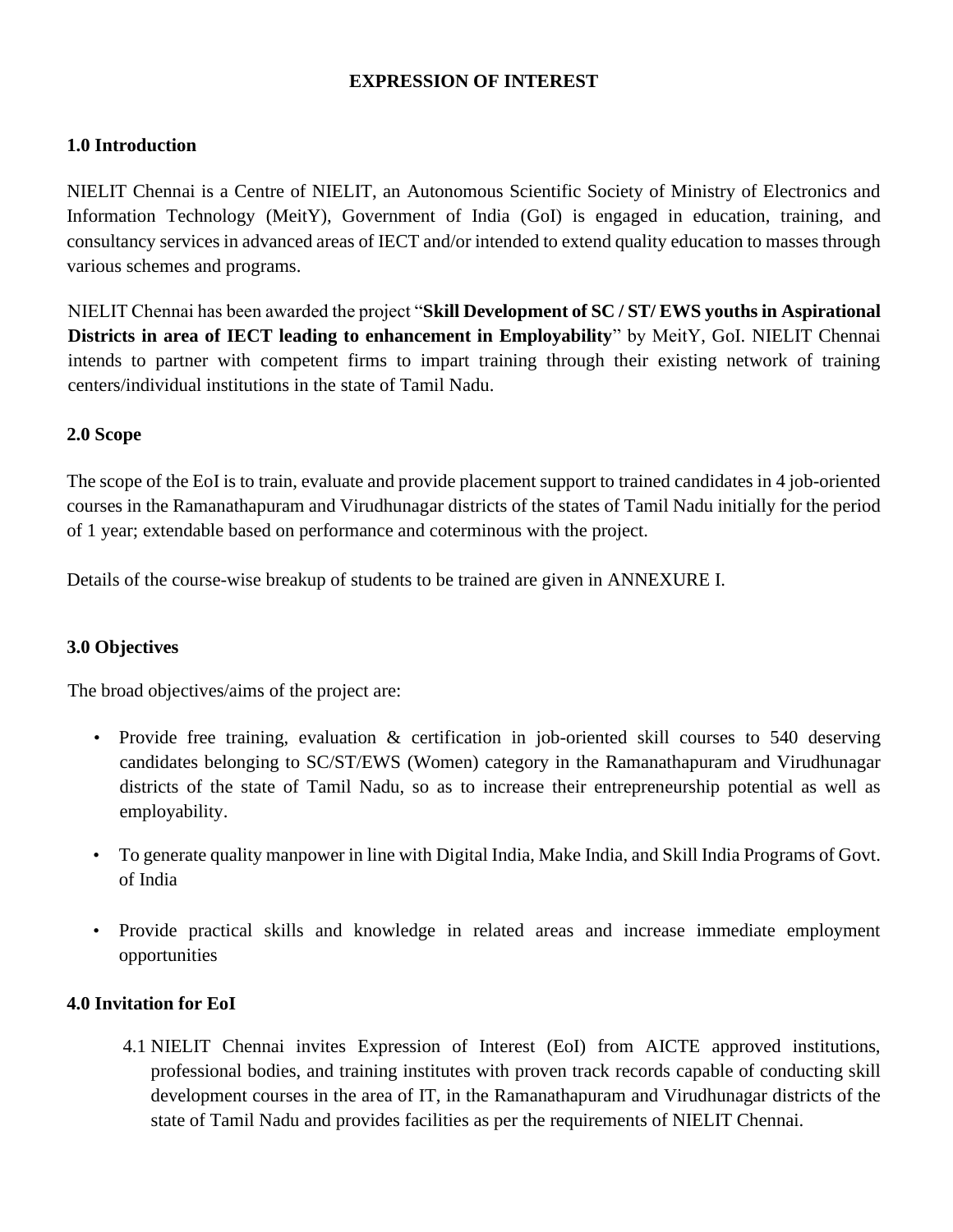- 4.2 Interested applicants may download the format and other documents related to EoI from the website [http://nielit.gov.in/Chennai](http://nielit.gov.in/calicut)
- 4.3 Interested applicants at the time of submission of the response to the EoI, should make online payment of a **non-refundable fee of Rs. 1,000/- (Rupees one thousand only-inclusive of all taxes) as per the details given below** Failure to do so will result in rejection of the EoI. (**Institutions run by the Government (State & Central) are exempted from the above fee)**

#### **On line payment details**

| 1.               | Name of the payee as in bank account               | <b>NIELIT</b> Chennai        |
|------------------|----------------------------------------------------|------------------------------|
| 2.               | Name of the Bank                                   | State Bank of India          |
| 3.               | Bank Branch (Full address and Telephone<br>Number) | Kottur (Chennai, Tamil Nadu) |
|                  |                                                    |                              |
| $\overline{4}$ . | <b>Bank Account Number</b>                         | 31185720641                  |
| 5.               | Account type                                       | <b>Savings Bank Account</b>  |
| 6.               | Mode of Electronic Transfer available in           | NEFT/RTGS                    |
|                  | bank/Branch                                        |                              |
| 7.               | IFSC Code of the Bank (under RTGS)                 | SBIN0001669                  |
| 8.               | <b>MICR Code</b>                                   | 600002023                    |
| 9.               | PAN No.                                            | AAATD0315M                   |
| 10.              | TAN No.                                            | CHED07576C                   |

4.4 The Expression of Interest must be delivered to the below address by **17.00 hrs on 20 th May 2022**

## **ISTE Complex, NO. 25, Gandhi Mandapam Rd, Chennai, Tamil Nadu-600025**

#### **Contact details**:

Email: [purchase.chn@nielit.gov.in](mailto:purchase.chn@nielit.gov.in) Phone: 044 2442 1445.

#### **5.0 Scope of Work**

5.1 The applicant would be required to study the objectives of the proposed training programs and its deliverables. The broad areas of scope of work includes, identification of trainees, registration, imparting training and career guidance and placement support. The areas of training, type of partnership & roles of partnership related information are given in **ANNEXURE I**.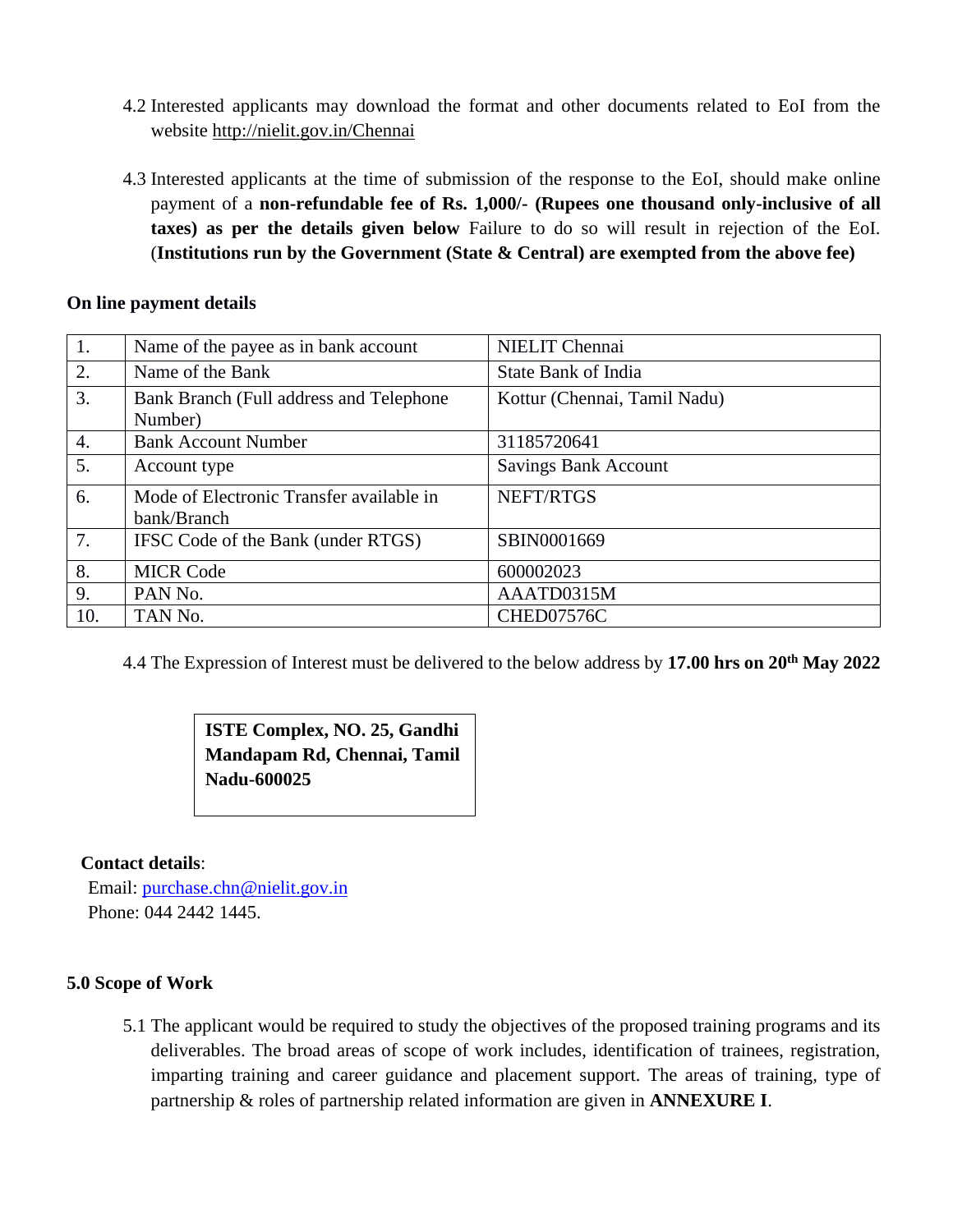- 5.2 Provide/create required infrastructure and conduct the training program as per the course requirement & schedule decided.
- 5.3 The selected / empaneled Training partners shall be considered for the conduct of the training initially for the period of 1 year; extendable based on performance and coterminous with the project.
- 5.4 The training has to be conducted as per the modalities of the broad MoU given under **ANNEXURE II.** All identified Training Institutes/Partners are required to execute the MoU.
- 5.5 The training is proposed to be conducted in two aspirational districts **(Ramanathapuram and Virudhunagar)** of Tamil Nadu.
- 5.6 The beneficiary candidates under the scheme are youths of Tamil Nadu belonging to any of the following category
	- o SC (Scheduled Caste).
	- o ST (Scheduled Tribe).
	- o EWS (Economically Weaker Section) Women Candidates.

The candidates will have to produce a valid certificate for each of the above category in order to be eligible for admission to the training courses under the scheme.

#### **6.0 Eligibility Criteria**

- 6.1 AICTE approved institutions, professional bodies and training institutes with proven track record in the IT and Electronics domain in **Ramanathapuram and Virudhunagar** districts of Tamil Nadu which are meeting the specified infrastructure requirement to impart the said training programs are eligible to apply.
- 6.2 Training Partners (TPs) who are already registered with NIELIT for any of the four NSQF courses under the project need not take affiliation for that course. However, if an institute that is not registered for NSQF aligned course with NIELIT wants to start the project should take affiliation from NIELIT for the course as per procedure already defined in '*Training Partner's Handbook for Accreditation of NIELIT's NSQF Aligned Courses'* and same is available at <http://www.nielit.gov.in/content/nsqf> for affiliation for NIELIT NSQF courses.

#### **7.0 Criteria for Empanelment**

- 7.1 Interested institutions should submit a letter of interest along with their infrastructure details for conducting the courses in the specified format as given in **ANNEXURE-IV & V.**
- 7.2 The information provided should be sufficient to verify that the infrastructure and other requirements are fulfilled as per the requirements to carry out the training.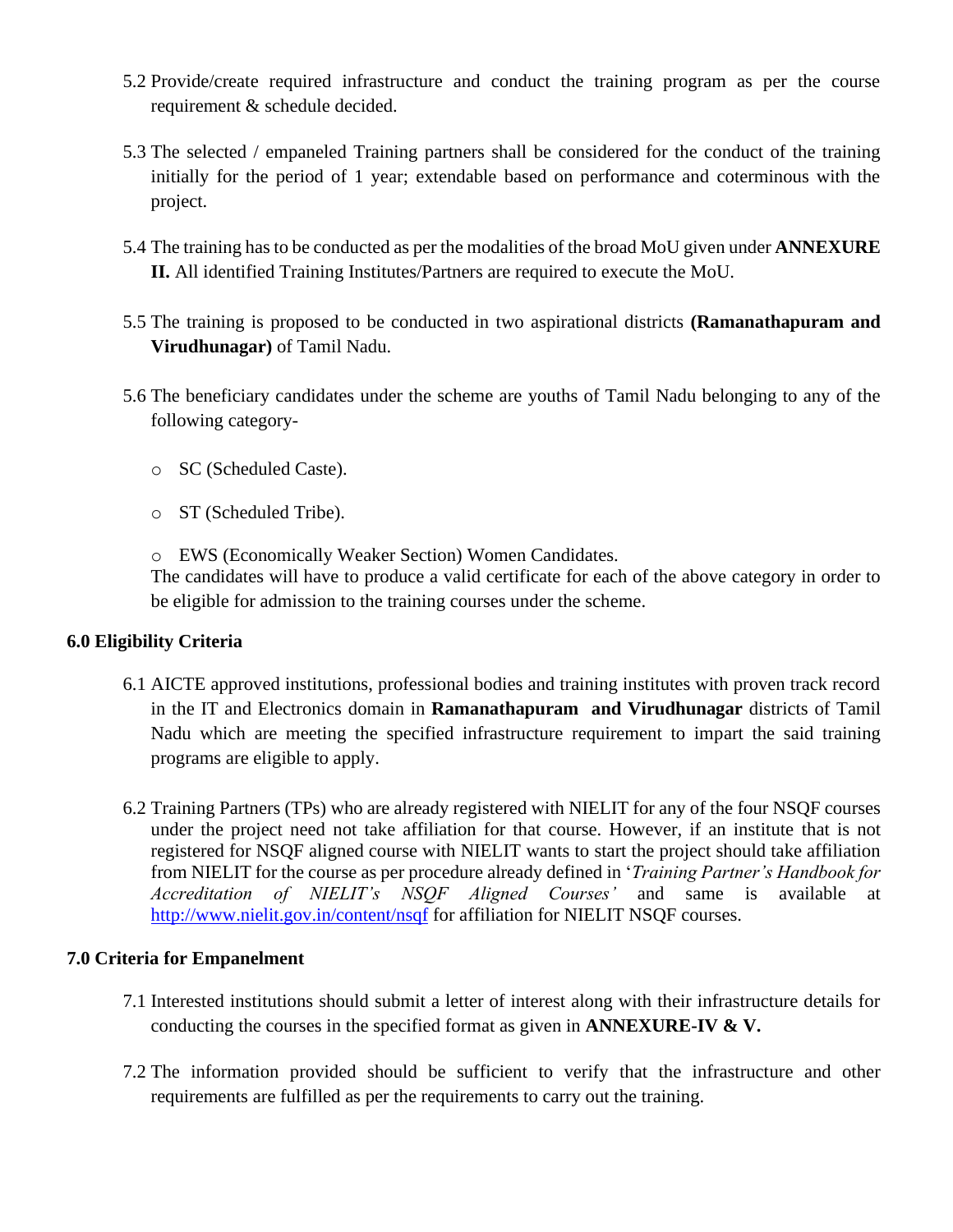- 7.3 The selection/empanelment will be in accordance with the criteria set in the section 12.
- 7.4 The short-listed/empaneled institutions will be communicated and on agreeing the terms shall be invited to become an accredited Training partner of NIELIT Chennai by signing the MoU.
- 7.5 Interested institutions should have well connected  $\&$  easy access to public transport, flexible working hours, and adequate infrastructure including competent faculties in their rolls or associated with experience as mentioned in section 11.
- 7.6 Institutions having prior experience in implementing similar training programs will be given preference.
- 7.7 NIELIT Chennai will have the right to reject any or all EoIs, received in response to this invitation and its decision in this regard shall be final and binding.
- 7.8 NIELIT Chennai will have the right to finalize the number of training centers per partner per districts, number of students etc.

#### **8.0 Procedure for submission**

- 8.1 Download the detailed information along with application format available in our website [http://nielit.gov.in/Chennai](http://nielit.gov.in/calicut)
- 8.2 Covering letter along with information of contact person should be made strictly as per the format given in **ANNEXURE IV**
- 8.3 Provide information on infrastructure and other relevant information only in the format provided as **ANNEXURE V**. Information submitted in other formats / incomplete applications will be rejected.
- 8.4 Attach documentary proof where ever required in support of your claim.
- 8.5 Add as an attachment additional information, if any.
- 8.6 Attach demand draft/online transaction details for Rs.1000/- drawn in favor of 'Director NIELIT Chennai' payable at Chennai.

#### **9.0 Guidelines for submission of EoI**

- 9.1 Agency must enclose a covering letter on Agency's Letter Head while sending the application-**ANNEXURE IV**
- 9.2 The EoIs must be sent in sealed cover so as to reach NIELIT Chennai within the stipulated date and time. The EoIs will be evaluated strictly as per the laid down criteria. Therefore, before sending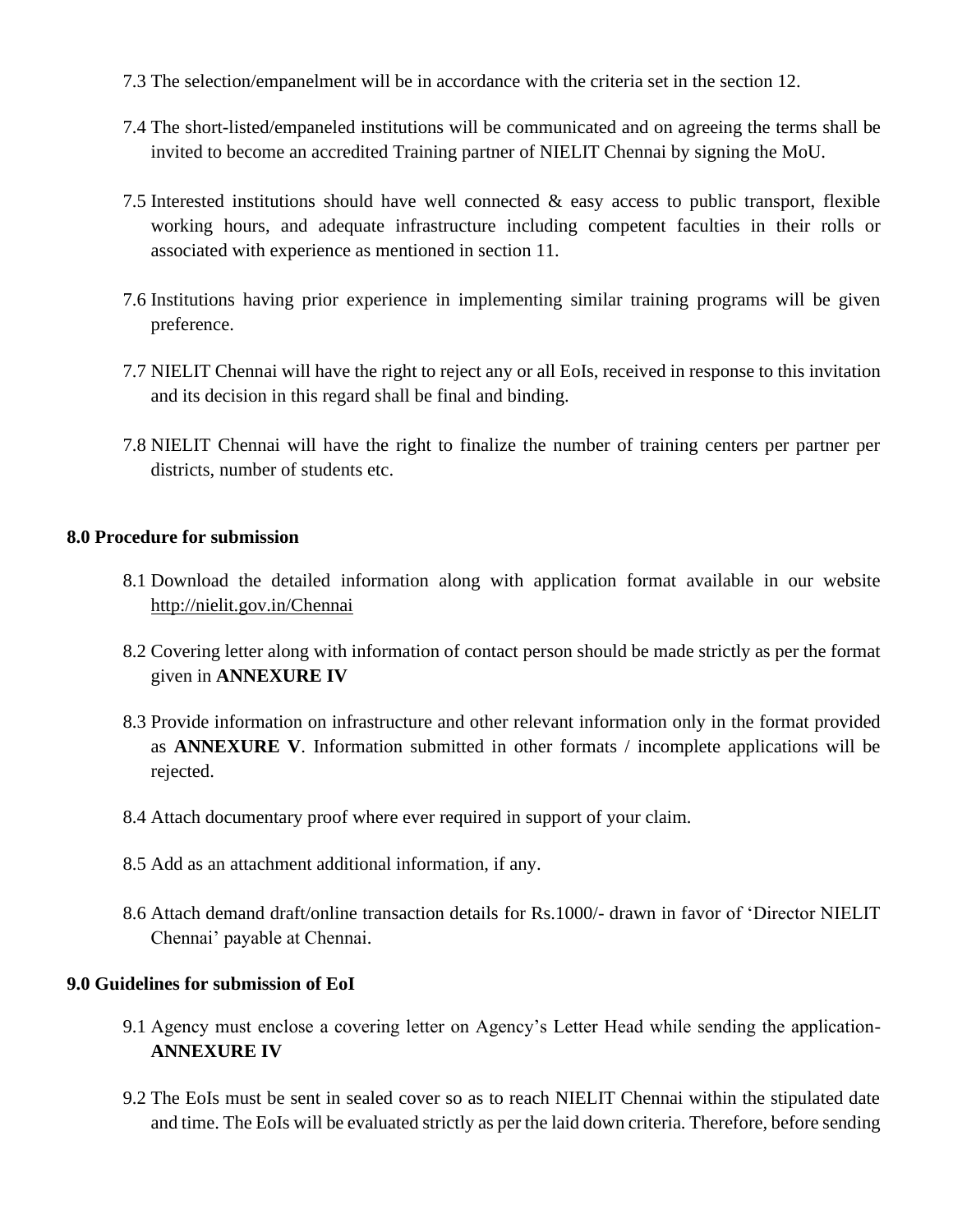the EoI, the bidder agency must ensure that they fulfill all the eligibility criteria. The related proof of experience, details of office set-up etc., as asked for, must be enclosed/ detailed out for evaluating the EoIs.

- 9.3 The details must be furnished as per formats enclosed in this document and strictly as per serial order. The information intended to be supplied should be furnished in such a manner that the same satisfies the need/requirement of EoI under various heads and is self-explanatory.
- 9.4 In case desired documents/proofs are not enclosed, the EoI shall be rejected and no clarification/enquiry will be sought/ made.
- 9.5 The last date of receiving the EOIs shall be adhered strictly. EoIs received after the last date and time will not be considered and no further action will be taken on such EOIs. The EOIs should be physically received in this office at NIELIT Chennai Centre.
- 9.6 The envelopes should be super scribed with "**EoI to Impart skill Training under Aspirational District Project"**

#### **10.0 Validity of EoI submitted**

The EoI submitted by the applicant shall remain valid for a period of 60 days after the closing date (deadline) for submission of EoI prescribed in this document. EoI valid for shorter period may be rejected as non-responsive. NIELIT Chennai may solicit the applicants' consent to an extension of EoI validity (but without the modification in their EoI).

#### **11.0 Minimum Hardware, Software, and Faculty Requirements for conducting training programme in the following skill courses\*:**

|                                                                    | <b>Certification Course in Data Entry and Office Automation</b> |                       |  |
|--------------------------------------------------------------------|-----------------------------------------------------------------|-----------------------|--|
| <b>H/W Requirements</b>                                            | S/W                                                             | <b>Faculty</b>        |  |
|                                                                    | <b>Requirements</b>                                             | Requirement           |  |
| Minimum 8 PCs<br>with<br>latest                                    | MS<br>Office.                                                   | <b>Faculty</b>        |  |
| configuration $\&$ 4GB<br>RAM,                                     | <b>Typing Master</b>                                            | <b>Qualification:</b> |  |
| Graphics Card,<br>Speaker<br>and                                   |                                                                 | B.Tech/BCA/BSc        |  |
| Microphone                                                         |                                                                 | (IT/ CS)/ NIELIT      |  |
|                                                                    |                                                                 | A level /NIELIT B     |  |
|                                                                    |                                                                 | Level                 |  |
|                                                                    |                                                                 | <b>Supporting</b>     |  |
|                                                                    |                                                                 | <b>Faculty</b>        |  |
|                                                                    |                                                                 | <b>Qualification:</b> |  |
|                                                                    |                                                                 | BSc(IT/CS)/           |  |
|                                                                    |                                                                 | <b>NIELIT A level</b> |  |
| Advance Diploma in Computer Application Accounting and publishing* |                                                                 |                       |  |
| <b>H/W Requirements</b>                                            | S/W                                                             | <b>Faculty</b>        |  |
|                                                                    | <b>Requirements</b>                                             | <b>Requirement</b>    |  |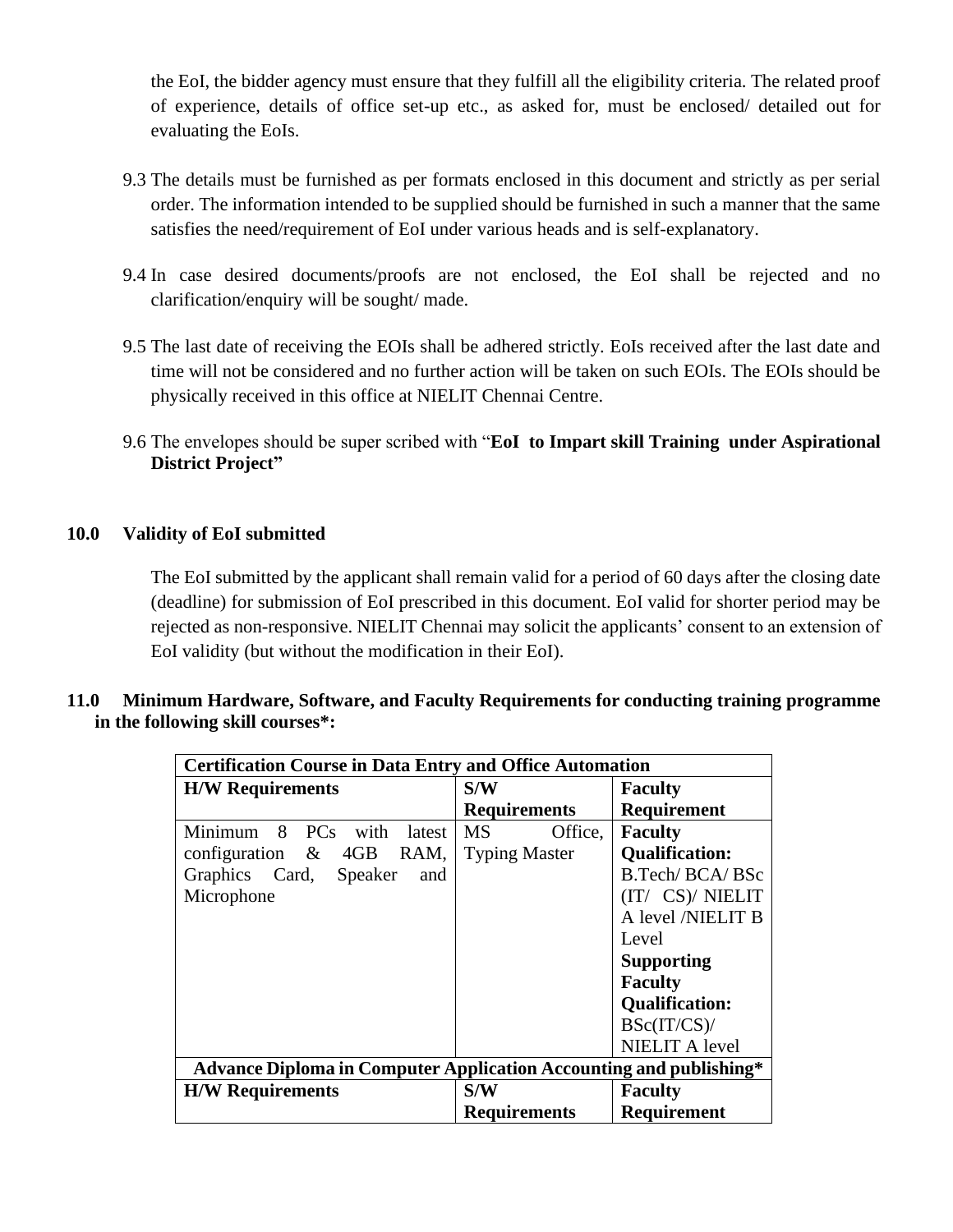| Minimum<br>8<br>PCs with latest<br>4GB<br>$\&$<br>RAM,<br>configuration<br>Graphics Card,<br>Speaker<br>and<br>Microphone                                                                                                                                                                                                                                                                                                                                                                                                                                                                                                                                                                                                                                                              | Latest version of<br>MS Office, Tally<br>Adobe<br>ERP.<br>Photoshop,<br>Page<br>Maker and Coral<br>Draw | <b>Faculty</b><br><b>Qualification:</b><br>MCA/Graduate<br>with NIELIT<br>A<br><b>PGDCA</b><br>level/<br>(Knowledge)<br>of<br>DTP)<br><b>Supporting</b><br><b>Faculty</b><br><b>Qualification:</b>                                                                                                                                                            |
|----------------------------------------------------------------------------------------------------------------------------------------------------------------------------------------------------------------------------------------------------------------------------------------------------------------------------------------------------------------------------------------------------------------------------------------------------------------------------------------------------------------------------------------------------------------------------------------------------------------------------------------------------------------------------------------------------------------------------------------------------------------------------------------|---------------------------------------------------------------------------------------------------------|---------------------------------------------------------------------------------------------------------------------------------------------------------------------------------------------------------------------------------------------------------------------------------------------------------------------------------------------------------------|
|                                                                                                                                                                                                                                                                                                                                                                                                                                                                                                                                                                                                                                                                                                                                                                                        |                                                                                                         | <b>B.Com</b><br>with<br>NIELIT O level<br>and knowledge of<br>Tally                                                                                                                                                                                                                                                                                           |
| <b>Solar-LED Lighting Product (Design and Manufacturing)</b>                                                                                                                                                                                                                                                                                                                                                                                                                                                                                                                                                                                                                                                                                                                           |                                                                                                         |                                                                                                                                                                                                                                                                                                                                                               |
| <b>H/W Requirements</b>                                                                                                                                                                                                                                                                                                                                                                                                                                                                                                                                                                                                                                                                                                                                                                | S/W                                                                                                     | <b>Faculty</b>                                                                                                                                                                                                                                                                                                                                                |
| different<br>Resistance<br>of<br>$\bullet$                                                                                                                                                                                                                                                                                                                                                                                                                                                                                                                                                                                                                                                                                                                                             | <b>Requirements</b><br>N/A                                                                              | Requirement<br><b>Faculty</b>                                                                                                                                                                                                                                                                                                                                 |
| value & Wattage ratings,<br>of<br>different<br>Capacitor<br>$\bullet$<br>types, Transistors $- BC$<br>546, BC 547, SL 100,<br>2N3055,<br>Rectifier Diode,<br>$\bullet$<br>Step down Transformers of<br>$\bullet$<br>different ratings,<br>Zener Diode of different<br>values, LED of different<br>colors and wattages for<br>lighting<br>purposes,<br>Electronics & Electrical<br>Tool Kit (5 nos),<br>3 Pin Voltage Regulators<br>$(7805, 7905, 7812, 7912)$ -<br>- 3<br>nos each,<br>Connecting wires, Logic<br>GATE ICs PWM IC's (TL<br>494, LD7575PS, DAP008),<br>OPAMP/Comparator(LM<br>324, LM 339),<br>Digital Multimeter (5 nos),<br>$CRO$ (2 nos),<br>Function Generator (2 nos),<br>Regulated Power<br>DC<br>Supply (0-15V, 10 A) (2)<br>nos),<br>Linear & Digital IC Tester |                                                                                                         | <b>Qualification:</b><br>B.E/B.Tech<br>(Electrical,<br>Electronics<br>$\&$<br>ECE)<br><b>MSc</b><br><sub>or</sub><br>(Electronics) with<br>6 month relevant<br>experience.<br><b>Supporting</b><br><b>Faculty</b><br><b>Qualification:</b><br>3yr.<br>Diploma<br>(Electrical,<br>Electronics<br><b>or</b><br><b>BSc</b><br>ECE)<br><b>or</b><br>(Electronics) |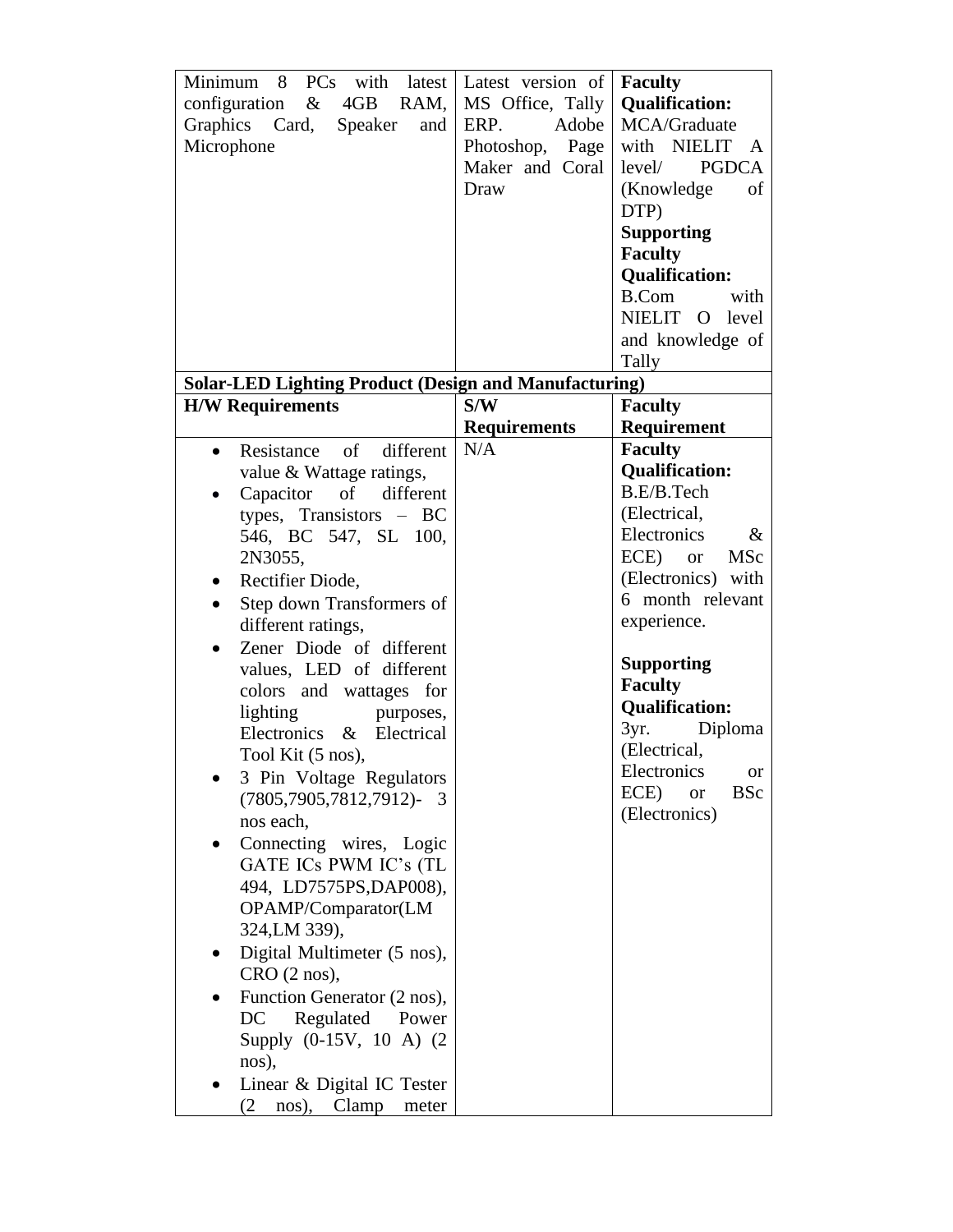| $(AC/DC)$ (2 nos), Soldering<br>Iron $(5 \text{ nos})$ ,<br>Solder Wire(80/20),<br>Soldering<br>٠<br>Flux(liquid/paste)<br>Microwatt Soldering Iron<br>$(3 \text{ nos})$ ,<br>Desoldering Station<br>(2)<br>$\bullet$<br>nos),<br>Desoldering Pump (2 nos),<br>Power Inverter sets (2 nos),<br>Stabilizer/CVT(2 nos),<br>٠<br>Battery Charger (2 nos),<br>$\bullet$<br>Solar panels of different<br>wattages & types (min. 5<br>nos),<br>Bread board<br>(10<br>nos<br>minimum),<br>Lux meter (2 nos), Hot air |                     |                               |
|---------------------------------------------------------------------------------------------------------------------------------------------------------------------------------------------------------------------------------------------------------------------------------------------------------------------------------------------------------------------------------------------------------------------------------------------------------------------------------------------------------------|---------------------|-------------------------------|
| gun (2 nos),                                                                                                                                                                                                                                                                                                                                                                                                                                                                                                  |                     |                               |
|                                                                                                                                                                                                                                                                                                                                                                                                                                                                                                               |                     |                               |
| Flux Remover (2 nos)                                                                                                                                                                                                                                                                                                                                                                                                                                                                                          |                     |                               |
| Diploma in Installation & Repair of Consumer Electronics Products                                                                                                                                                                                                                                                                                                                                                                                                                                             |                     |                               |
| <b>H/W Requirements</b>                                                                                                                                                                                                                                                                                                                                                                                                                                                                                       | S/W                 | <b>Faculty</b>                |
|                                                                                                                                                                                                                                                                                                                                                                                                                                                                                                               | <b>Requirements</b> | Requirement                   |
| Electrical and Electronic<br>$\bullet$                                                                                                                                                                                                                                                                                                                                                                                                                                                                        | N/A                 | <b>Faculty</b>                |
| Toolkit $-4$ set, LCD/LED                                                                                                                                                                                                                                                                                                                                                                                                                                                                                     |                     | <b>Qualification:</b>         |
|                                                                                                                                                                                                                                                                                                                                                                                                                                                                                                               |                     | B.E/3yr. Diploma              |
| TV,                                                                                                                                                                                                                                                                                                                                                                                                                                                                                                           |                     | (Electrical,                  |
| Cable TV installation and                                                                                                                                                                                                                                                                                                                                                                                                                                                                                     |                     | Electronics                   |
| testing equipment $-2$ each,                                                                                                                                                                                                                                                                                                                                                                                                                                                                                  |                     | $\&$<br>ECE/                  |
| FM radio,<br>Cordless<br>phone,                                                                                                                                                                                                                                                                                                                                                                                                                                                                               |                     | Instrumentation)              |
| VCD/DVD-2 each.                                                                                                                                                                                                                                                                                                                                                                                                                                                                                               |                     | MSc<br>or                     |
|                                                                                                                                                                                                                                                                                                                                                                                                                                                                                                               |                     | (Electronics)                 |
|                                                                                                                                                                                                                                                                                                                                                                                                                                                                                                               |                     |                               |
|                                                                                                                                                                                                                                                                                                                                                                                                                                                                                                               |                     | <b>Supporting</b>             |
|                                                                                                                                                                                                                                                                                                                                                                                                                                                                                                               |                     | <b>Faculty</b>                |
|                                                                                                                                                                                                                                                                                                                                                                                                                                                                                                               |                     | <b>Qualification:</b>         |
|                                                                                                                                                                                                                                                                                                                                                                                                                                                                                                               |                     | ITI/3yr.<br>Diploma           |
|                                                                                                                                                                                                                                                                                                                                                                                                                                                                                                               |                     |                               |
|                                                                                                                                                                                                                                                                                                                                                                                                                                                                                                               |                     |                               |
|                                                                                                                                                                                                                                                                                                                                                                                                                                                                                                               |                     | in<br>relevant<br>discipline. |

 **\*** Course syllabus is attached in the **Annexure VI**; NSQF qualification files of the courses are available in the attached SoP

#### **12.0 Selection of Training Institutes:**

TP's who are already registered with NIELIT for any of the two NSQF courses under the project need not take affiliation for that course. However, if an institute which is not registered for NSQF aligned course with NIELIT want to start the project may take affiliation from NIELIT for the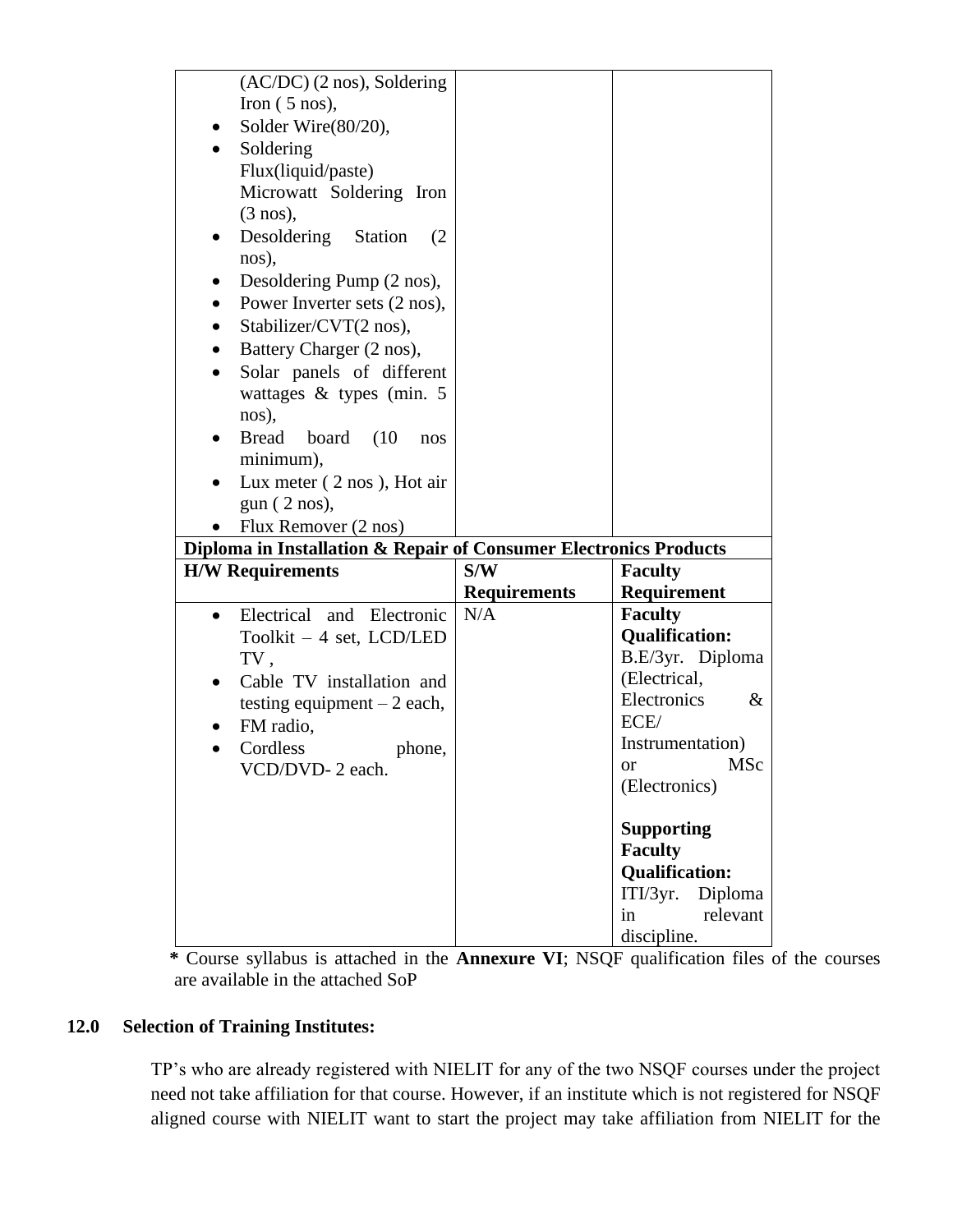course as per procedure already defined at 'Training Partner's Handbook for Accreditation of NIELIT's NSQF Aligned Courses' and same is available at<http://www.nielit.gov.in/content/nsqf> for NIELIT NSQF courses

a) **Shortlisting of TP:** A three-member committee Chaired by the Center Head or his representative, consisting of a Nodal Officer and Investigator/Co-investigator/PCU member from NIELIT HQ will shortlist the TP based on the criteria below :

| Sr. No.       | Criteria                                      | Max. Marks |
|---------------|-----------------------------------------------|------------|
|               | No. of students admitted in any NIELIT NSQF   | 40         |
|               | course in last 2 years                        |            |
| $\mathcal{D}$ | Municipal<br>Distance from<br>body<br>(Nagar) | 20         |
|               | Palika/Parishad etc.)                         |            |
| $\mathcal{R}$ | Experience of Operations Education<br>field   | 10         |
|               | (particularly in IT)                          |            |
|               | Tie-up with industry and previous placement   |            |
|               | records                                       |            |
|               | Training Facility availability                |            |
|               |                                               | 100        |

A copy of the agreement to be signed with the selected institute is placed at **ANNEXURE -II**.

#### **13.0 Selection of Candidates:**

A three-member committee comprising of Nodal officer from NIELIT center, head/authorized signatory of a training partner, and one member from Dept. of Social Welfare / Dept. of SC/ST development/ Dept. of Women and Child Development of the concerned State Government / Local employment exchange may select the candidates fulfilling minimum eligibility criteria for admission as per qualification file of the course and on merit basis. Candidates with higher qualifications may be preferred. A student can take benefit under this project only once, i.e. one student can enroll for one course only during the entire project and only once. This will be the responsibility of TP to ensure that no student is enrolled multiple times in one course or in multiple courses under the project.

#### **14.0 Disclaimer**

- 14.1The information submitted in response to this EoI may be subject to public release (as per RTI norms). Therefore, do not include proprietary or confidential business information in your response. Applicants responding to this invitation assume the risk of public disclosure if confidential information is included.
- 14.2This invitation is for information purposes only and does not constitute a solicitation or Request for Proposal (RFP). This notice is not to be construed as a commitment by the NIELIT to contract for services. Please be advised that NIELIT Chennai will not pay for any information provided as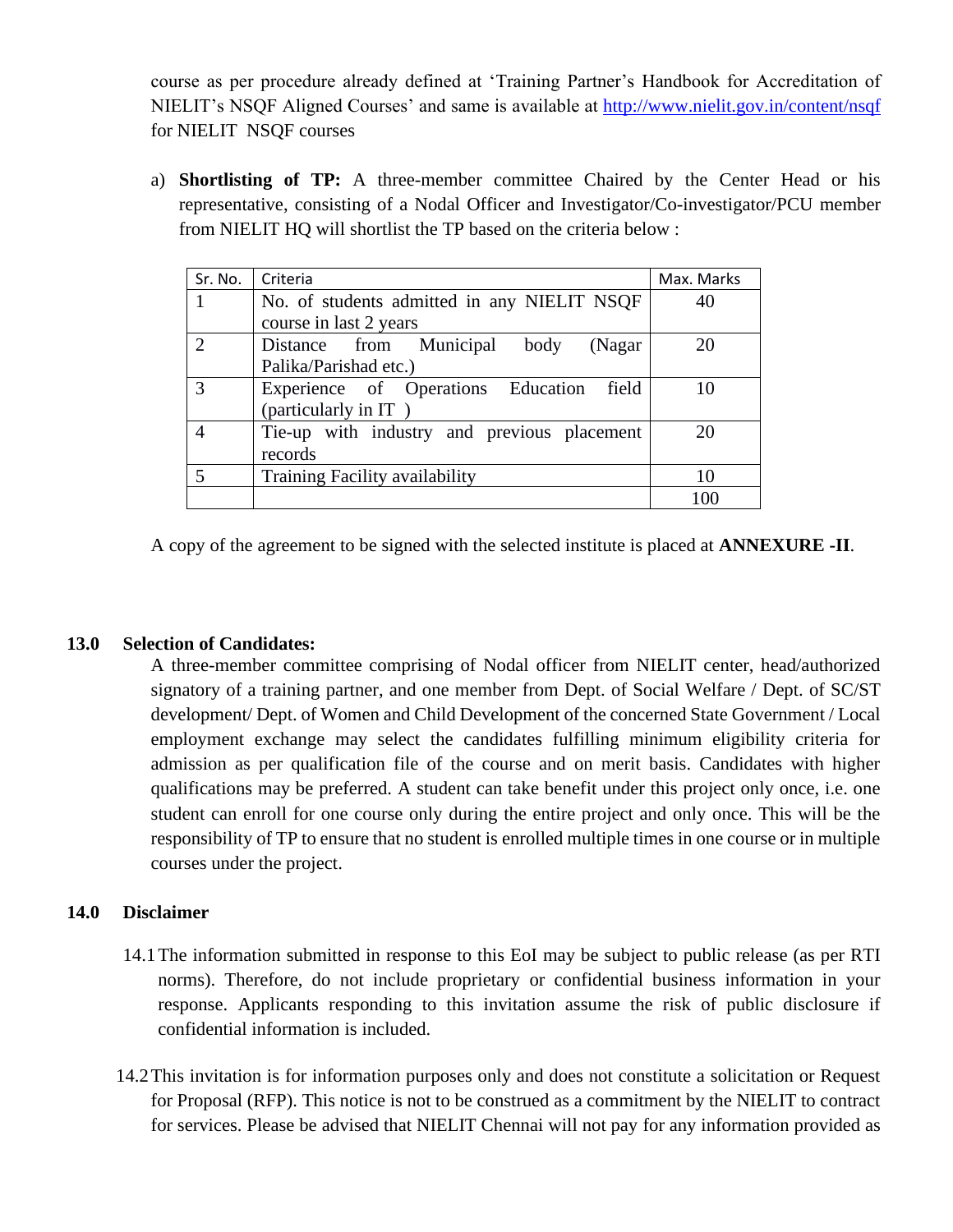a result of this invitation and will not recognize or reimburse any cost associated with any EoI submission.

- 14.3This EoI does not entail any commitment on the part of NIELIT Chennai, either financial or otherwise.
- 14.4 NIELIT reserve right to select one or more than one Training Institute against the EoIs meeting minimum specified requirement.
- 14.5 NIELIT Chennai reserves the right to accept or reject any or all EoI without incurring any obligation to inform the affected applicant/s of the reasons.
- 14.6 NIELIT Chennai empanelment as Training Institute does not create any obligation on the part of NIELIT Chennai in terms of providing business or in any other area.
- 14.7 At any time prior to deadline for submission of EoIs, NIELIT Chennai may for any reason, modify the EoI document. The amendment document shall be notified through website and such amendments shall be binding on them.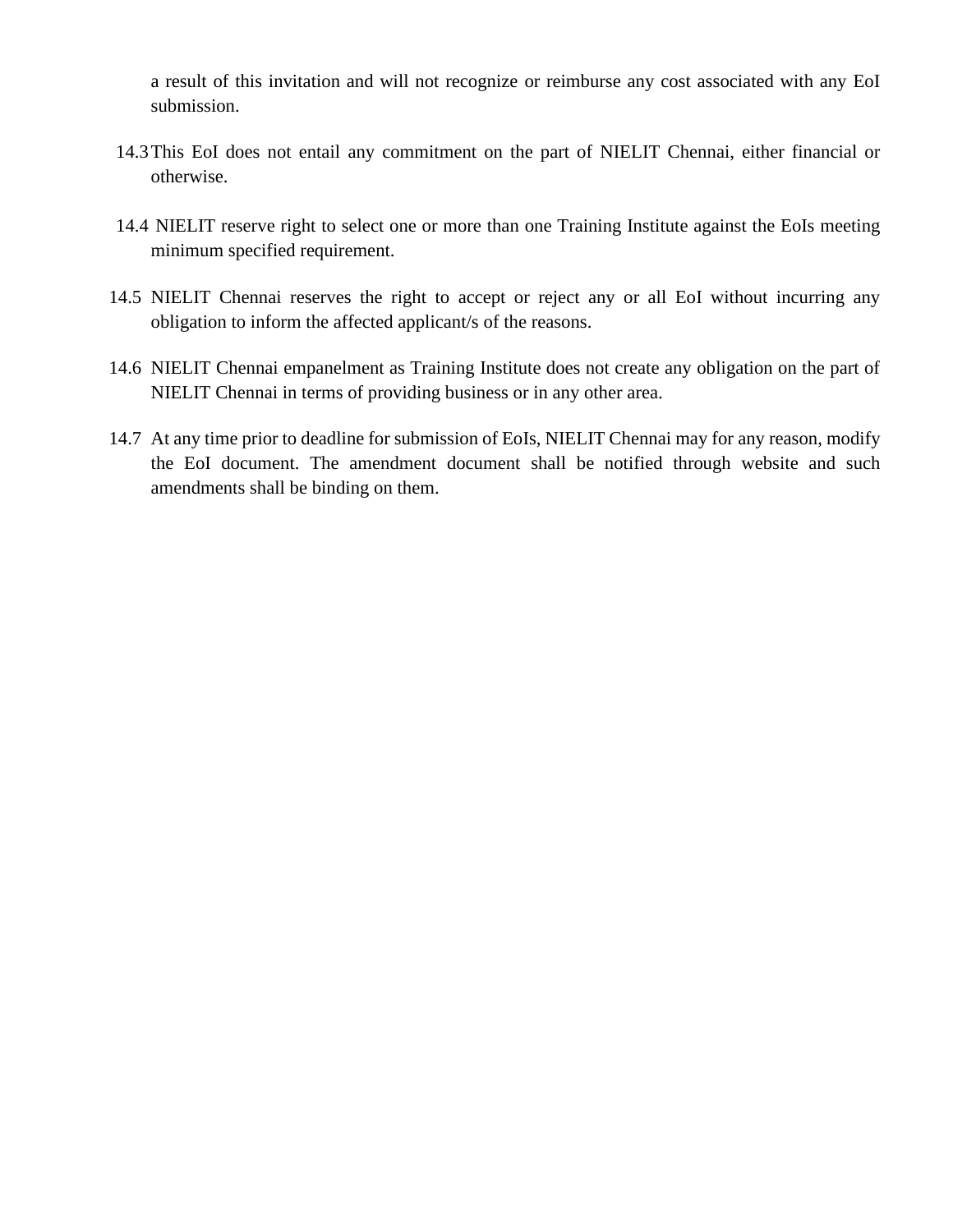## **ANNEXURE I**

## **Details of the training, type of partnership & roles of partnership**

#### **A. Course Details**

|                       |                                                                                              |                 |                             |                                                                                                                                                                 | Number of candidates to be trained |              |
|-----------------------|----------------------------------------------------------------------------------------------|-----------------|-----------------------------|-----------------------------------------------------------------------------------------------------------------------------------------------------------------|------------------------------------|--------------|
| SI.<br>N <sub>0</sub> | <b>Course name</b>                                                                           | <b>Duration</b> | <b>NSQF</b><br><b>Level</b> | Eligibility                                                                                                                                                     | Ramanathapuram                     | Virudhunagar |
| $\mathbf{1}$          | Certification<br>Course in Data<br>Entry and Office<br>Automation                            | 135 Hrs.        | $\overline{4}$              | $10+2$ in any<br>stream with<br>min 50%<br>marks<br><b>OR</b><br><b>ITI</b><br>Certificate<br>(One Year)<br>after class<br>10th with<br>min.50%<br>marks in ITI | 60                                 | 90           |
| $\overline{2}$        | Advance<br>Diploma in<br>Computer<br>Application<br>Accounting and<br>publishing             | <b>200 Hrs</b>  | $\overline{4}$              | $10+2$ with<br>knowledge<br>of basic<br>computer $&$<br>internet<br>concepts                                                                                    | 90                                 | 120          |
| 3                     | Solar-LED<br><b>Lighting Product</b><br>(Design<br>and<br>Manufacturing)                     | 350 Hrs         | $\overline{4}$              | 10th / ITI /<br>12th                                                                                                                                            | 60                                 | 60           |
|                       | Diploma<br>in<br>Installation<br>$\&$<br>of<br>Repair<br>Consumer<br>Electronics<br>Products | 350 Hrs         | $\overline{4}$              | 12th/ITI                                                                                                                                                        | 30                                 | 30           |
|                       | <i>*Total number</i>                                                                         |                 |                             |                                                                                                                                                                 | 240                                | 300          |

\* Total number may be increase or decrease in the work order

### **Activity includes**

- i. Mobilization of students as per eligibility and income criteria
- ii. Registration & Admission
- iii. Conduct of course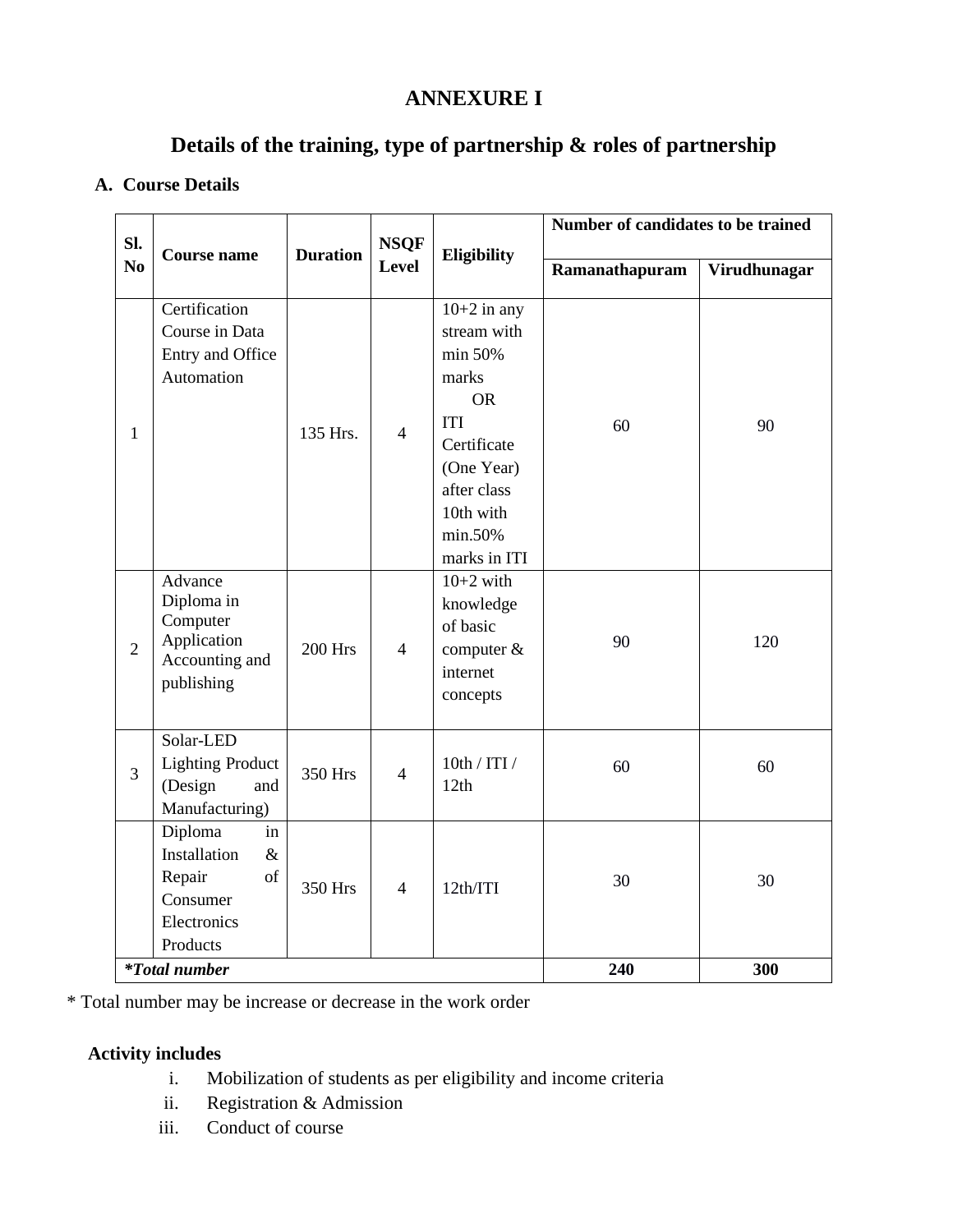- iv. Registration of students in the examination portal
- v. Facility for conducting the exam(online theory and practical)
- vi. Placement assistance, career guidance, soft skill training
- vii. Course material preparation

**Payment terms:** After completion of training and certification of a batch, an invoice will be generated by the TP. TP will send the invoice, attendance of students, and other necessary documents in that batch after due attestation to the Nodal Officer of the NIELIT Chennai. Nodal Officer will further verify these details, take the approval the of Director, and payment will be done to TP by the NIELIT Chennai.

### **Activities to be performed by TP:**

| Sr.            | Activity                          | Model                                                                                                                                                                                                                                                                                |
|----------------|-----------------------------------|--------------------------------------------------------------------------------------------------------------------------------------------------------------------------------------------------------------------------------------------------------------------------------------|
| No.            |                                   | NSQF TP Model                                                                                                                                                                                                                                                                        |
| 1              | Accreditation process             | By RC                                                                                                                                                                                                                                                                                |
| $\overline{2}$ | <b>Candidate Enrolment</b>        | By TP                                                                                                                                                                                                                                                                                |
| 3              | <b>Theory Lecture</b><br>Delivery | By TP                                                                                                                                                                                                                                                                                |
| 4              | Lab Session Delivery              | By TP                                                                                                                                                                                                                                                                                |
| 5              | Assessment of students            | By NIELIT HQ                                                                                                                                                                                                                                                                         |
| 6              | Payment Model                     | Reimbursement will be made to $TP \tQ 75\%$<br>payment for the total Course fee as per NSQF<br>rates. RC will keep 25% for Faculty & Lab<br>Instructors of TP and meet various expenditures<br>towards the implementation of the project. For<br>eg. Refer to <b>Annexure -III</b> . |

#### $\ddot{\phantom{0}}$ **C. Course material/mode of training**

The concerned Training Partner will provide course material to the candidates after approval from NIELIT Chennai. The candidates will be provided a training kit comprising of –

- Course material book/ printed notes.
- Plastic folder to carry the study material.
- Writing pad of at least 200 pages.
- 1 set of Pen, Pencil, and Eraser.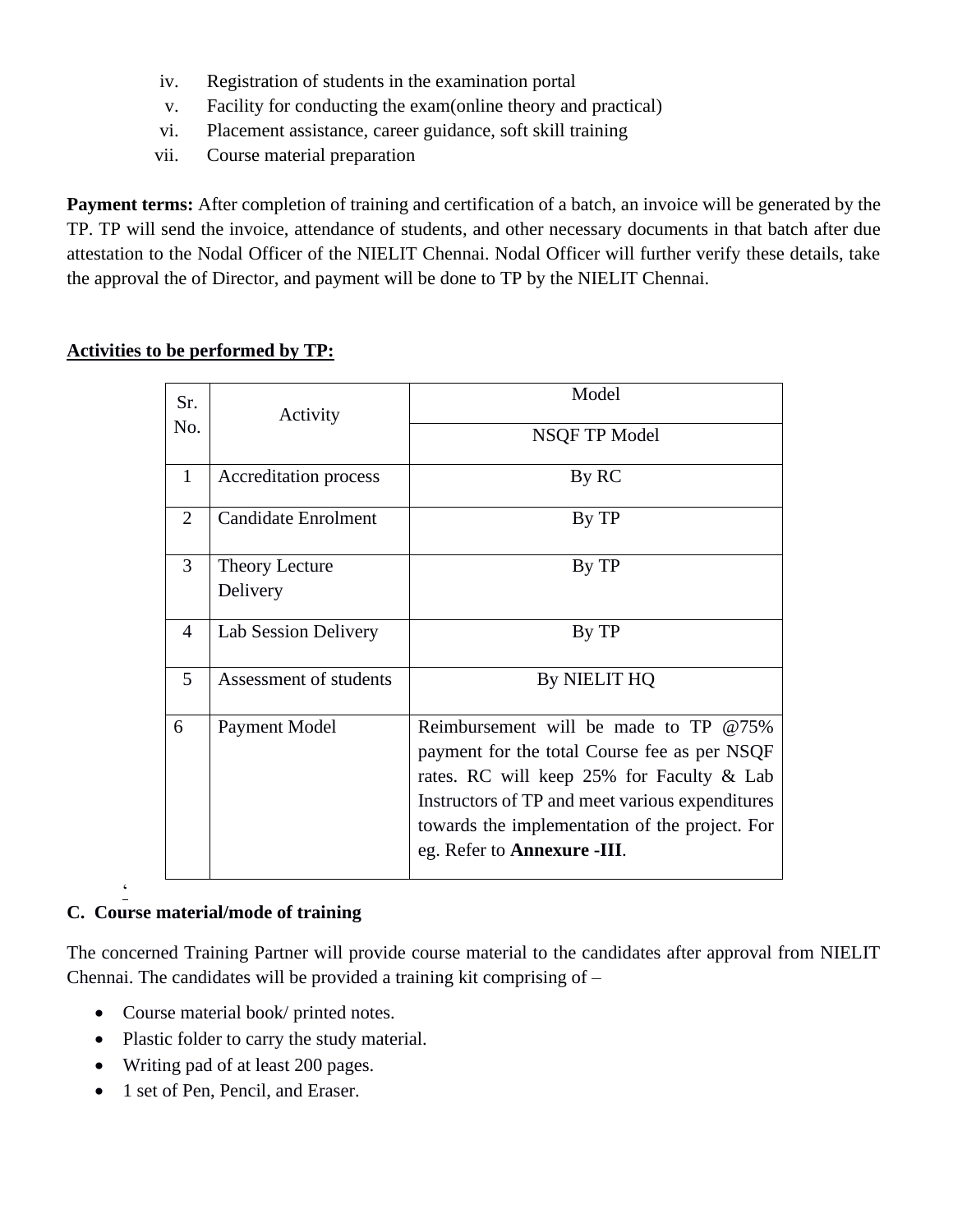## **ANNEXURE -II Format of Agreement**

#### **(on Rs. 100/- stamp paper)**

This agreement entered into on this…………day of ……………… between **NIELIT Chennai** (a unit of **NIELIT Society,** which is an autonomous scientific society of Ministry of Electronics & Information Technology, Government of India), ISTE Complex, NO. 25, Gandhi Mandapam Road, Chennai – 600025 (hereinafter referred to as **First Party** which term and expression shall mean and include its successors and assignees) represented by its Head/Director on the **ONE PART**:

#### AND

The <.......Training Partner.........> (hereinafter referred to as **SECOND PARTY** which expression shall include its successors and assignees) and represented by authorized signatory Mr XXX, Head /Director on the **OTHER PART**:

WHEREAS First Party invited applications for providing training for <Project title>with the assistance of MeitY, Govt. of India and whereas the SECOND PARTY tendered to provide the same.

AND WHEREAS **FIRST PARTY** awarded the contract for the said training to SECOND PARTY, after due process of Shortlisting the training partner.

AND WHEREAS **SECOND PARTY** has a security deposit in favor of **FIRST PARTY** for the due fulfillment of his obligation under this deed – Deposit amount of `XXXX/- being 5 percent of the training fee for batch of 30 candidates for thecourse <Course Name> (in the form of DD or Bank Guarantee No. dated)

WHEREAS **FIRST PARTY** and **SECOND PARTY** desire to mutually associate with each other to commence the **training program in <Project title>**through itstraining centres in the said district of said state.

Now it is hereby agreed by and between the two parties hereto as follows:

1. **SCOPE:** SECOND PARTY will conduct training program in <Project title>through its centre in <District & State name>for the course <Course Name>.

**1.1. Training program: <Project title>**as per details strictly as per NIELIT NSQF norms, Qualification file of the course and project guidelines.

**1.2. SECOND PARTY** through its respective district coordinators will ensure the availability of necessary infrastructure and qualified and trained faculty suitable for conducting the respective training programs at the respective training centre.

**1.3.** The maximum number of candidates to be trained in the district of <District & State name>for the course <Course Name> is 30 per batch.

#### **2. OBLIGATION OF SECONDPARTY:**

**2.1. <Project title> for** the <District name> for the course <Course name>,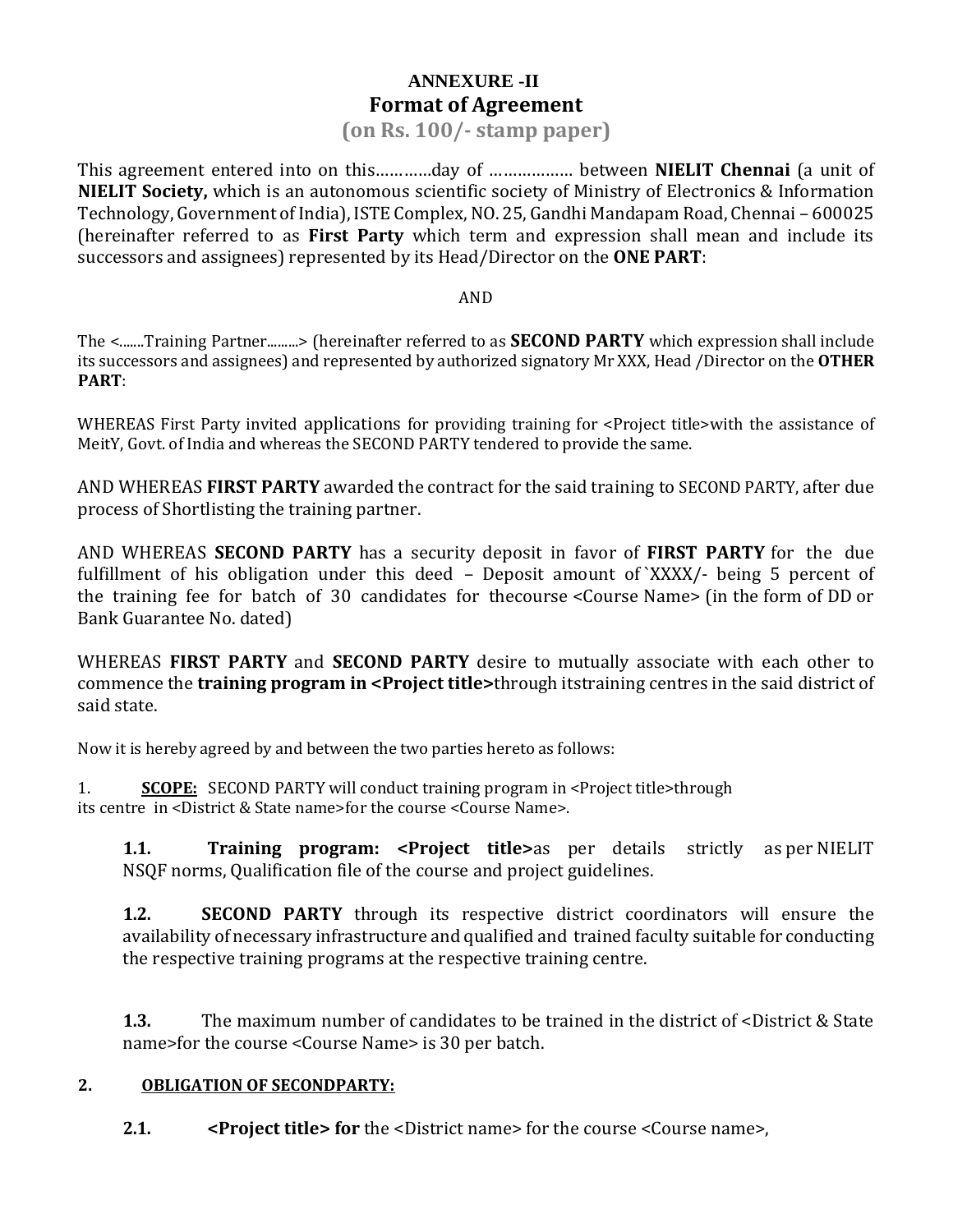- **2.1.1. SECOND PARTY** proposing to conduct the training program shall furnish an undertaking that it fulfills all the necessary requirements in terms of infrastructure, hardware, software, faculty and library if applicable, etc for conducting the training programs and shall allow the **FIRST PARTY** personnel or its representatives for inspections of the training centre if they so desire.
- **2.1.2.** If the training is not carried out to the satisfaction of **FIRST PARTY**/end user and if the behavior or character or conduct of the personnel engaged by the **SECOND PARTY** are found to be unsatisfactory at any time during the period of operation of the contract, **FIRST PARTY** reserves the right to terminate the contract with one month's notice andif the contract is so terminated the **SECOND PARTY** shall not have any claim whatsoever for compensation for the remaining period of contract. The security deposit of the **SECOND PARTY** shall be forfeited in such cases.
- **2.1.3. SECOND PARTY** or its district office shall monitor and coordinate the training programs conducted through its training centre and ensure thatthe training programs are conducted as per the criteria mentioned in Qualification File (QF) of the courses available at National Qualification Register [https://nqr.gov.in/,](https://nqr.gov.in/) NIELIT NSQF norms, and project implementation SoP/norms.
- **2.14. SECOND PARTY** shall ensure that the persons employed for training possess the minimum essential qualification(s) and maintain a trainee: PC/lab practical training instruments ratio of 2:1 to ensure quality of the program
- **2.1.5. SECOND PARTYs** Training charges for the Courses (includes GST and other applicable overhead charges)as per NSQF training fee rates per candidate which covers cost of publicity & study material also.
- **216. SECOND PARTY** shall maintain a Student Registration Register, a Student Record Register and Student Attendance Register as given below.
- **(a)** *Student Registration Register:* Student Registration Register shall contain details like Serial No.; Student Name & Address; Student ID Number; Date of Admission; Course Name, Course Code & Duration; Batch Code, Start Date & End Date, Sex, date of birth, caste, community details
- **(b) Student Record Register:** Student Record Register shall contain details like Serial No.; Student Name; Student ID; Course Name; Period of Study; Assignment/ Test paper/Model Exam Nos. & marks/Grades awarded.
- **(c) Attendance Register:** with signatures of the candidates for each of the day's attendance/ABES

**SECOND PARTY** will be responsible for the verification and maintaining record of all relevant documents of the beneficiary like educational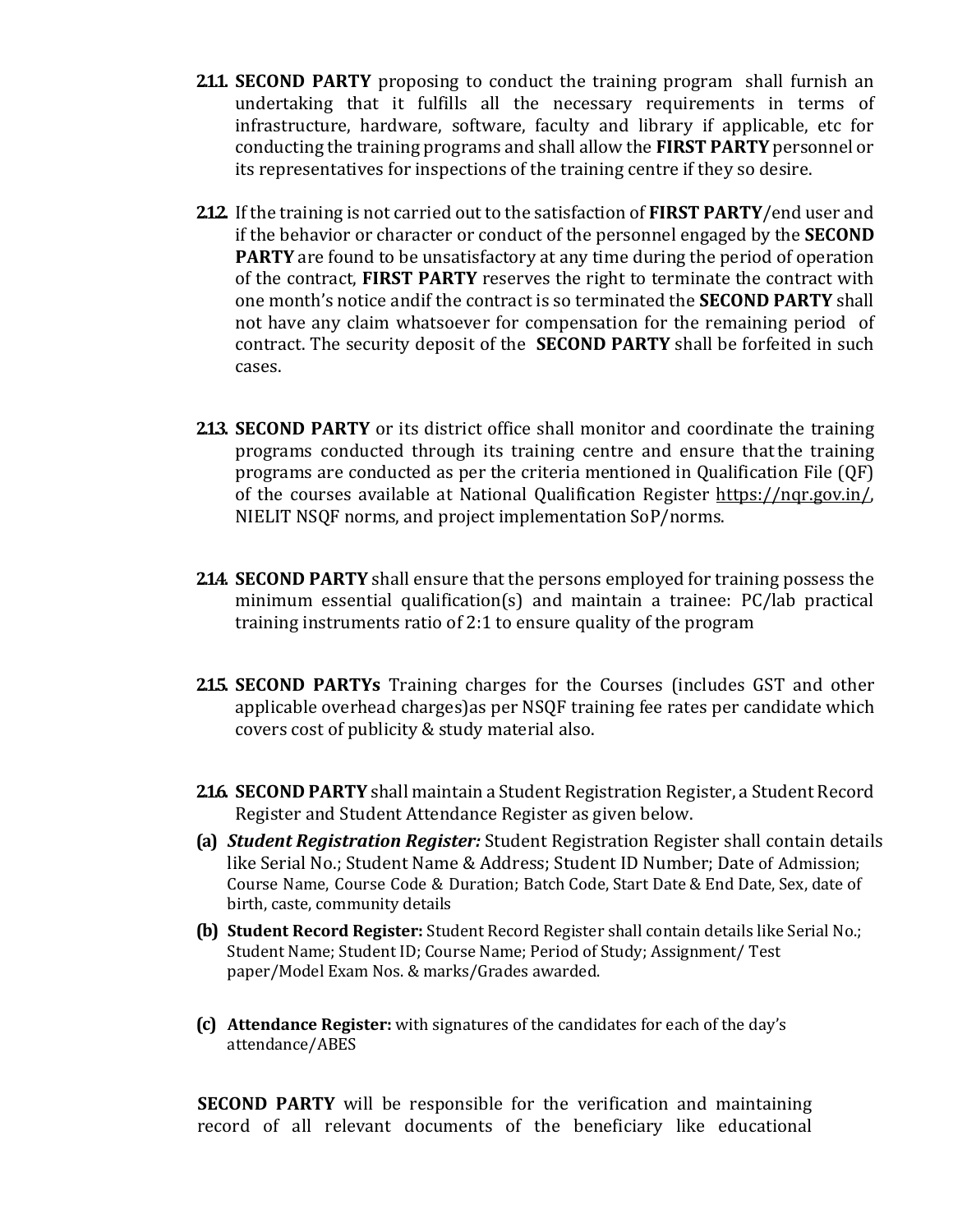qualification, caste certificate etc.

- **2.1.7. SECOND PARTY** shall print and distribute the necessary Course material/handouts for the program as per the syllabus/course material mentioned in QF.
- **218. SECOND PARTY** will ensure the quality of the training programme by implementing a Two-Tier Evaluation Project: (1) Continuous evaluation by means of Assignments & Class Tests and (2) Final Evaluation by NIELIT as per Examination for NIELIT NSQF aligned courses.
- **2.19. SECOND PARTY** shall tie-up with the local industries for providing placement assistance for the candidates.
- **2.1.10. SECOND PARTY** shall provide any other reports or information required by **FIRST PARTY** in connection with this training program.
- **2.1.11. SECOND PARTY** shall nominate a **Co-ordinator/ authorized contact person** for this project.
- **2.1.12. SECOND PARTY** shall not sub-contract the whole or part of the contractor assign the contract or any part thereof to any other third Party

#### **3. OBLIGATION OF FIRST PARTY:**

- **3.1. FIRST PARTY** shall coordinate the selection of the candidates based on the applications received and the candidates will be allocated to the nearest training centre of the **SECOND PARTY.**
- **3.2.** *Payment terms:* Payment shall be made on completion of the courses and further certification of candidates based on the actual number of candidates certified on receipt of invoice along with relevant documents online through portal to **SECOND PARTY.**

#### **4. Tenure /Renewal of the Agreement**

This agreement shall come into force when duly signed by the representatives of both the parties and shall be valid for a period of **One Year** from the date of such signing. On the expiry of One year, parties hereto shall be entitled to renew by mutual consent on such terms as may be then be agreed upon. If not renewed, **SECOND PARTY** shall be entitled to stop conducting the training program for the candidates in this project. Before such action, both the parties shall ensure that the Courses already started are fully completed, examination conducted and certificatesissued. This agreement shall not be terminated until successful completion of any pending Course.

#### **5. Breach of Terms of this Agreement**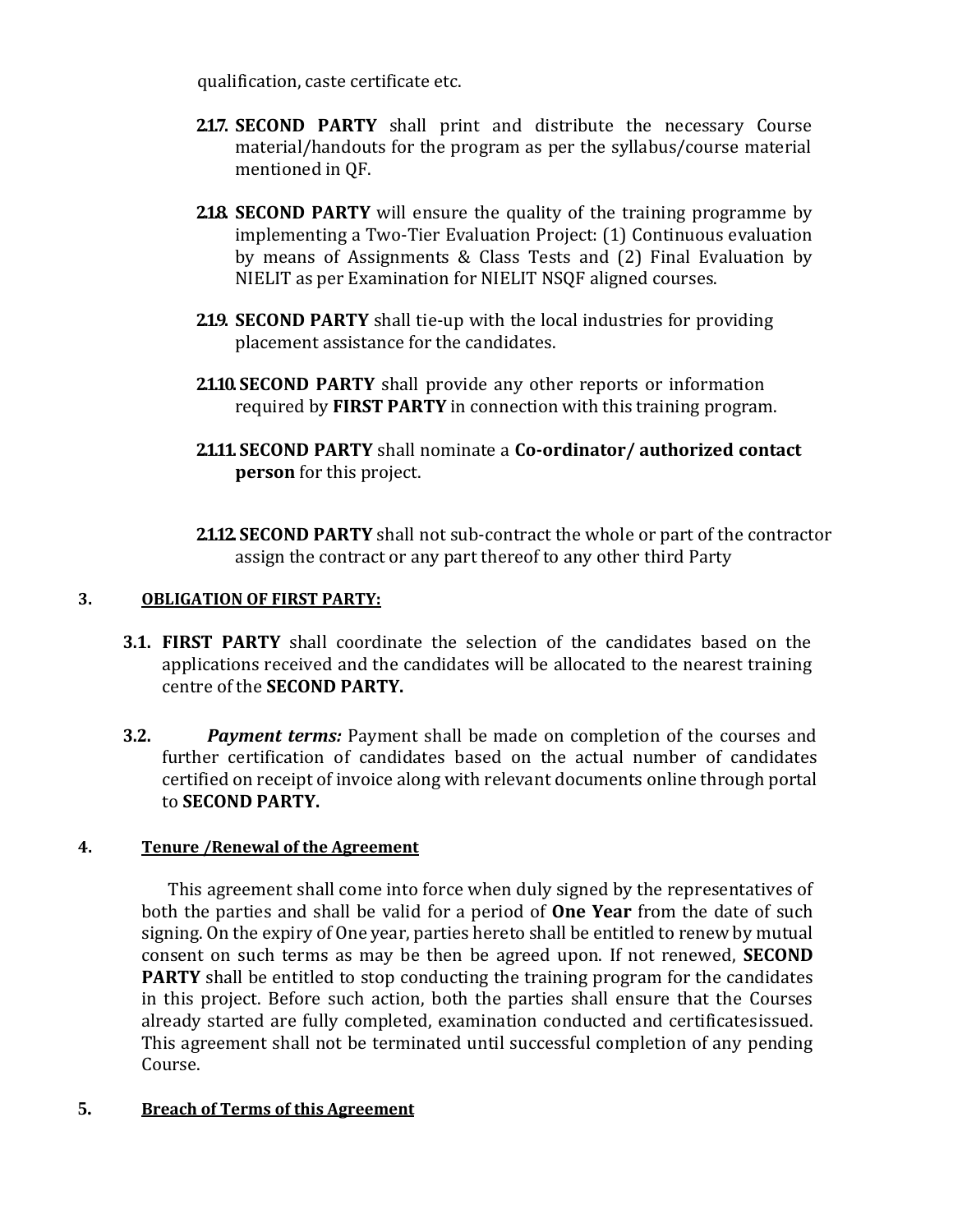If either party commits breach of any of the terms of this agreement, the other party may bring the fact of breach to the notice of the former and the former shall immediately take steps to rectify the breach and in case he fails to do so and the breach continues for a period of 1 Month, the aggrieved party may treat this agreement as repudiated by the other party and forthwith serve a notice of termination and the aggrieved party will have the right to claim from the other party the damages in respect of losses already sustained by him for the unexpired period of the agreement on account of such termination of the agreement. The agreement will automatically be terminated within 1 month after the receipt of such notice, subject to the liability and arbitration clause. In the event of breach of any of the terms and conditions of the agreement signed by the **SECOND PARTY**, the security deposit will also be forfeited.

In case of any such termination of this agreement, in the middle of a Course, which has already been started, both the parties should take sufficient steps so as to complete the Course, already started. Termination of the agreement should be implemented in such a way that the future of the students/trainees is not affected by the termination. In case of such termination of the agreement, both the parties shall ensure that the Courses already started are fully completed, examination conducted and certificates issued.

#### **6. Termination of contract**

The contract is liable to be terminated by either side on one month's notice. Abrupt termination or breach of the contract by the **SECOND PARTY** for reasons attributable to the **SECOND PARTY** will entail forfeiture of the Security Deposit of the **SECOND PARTY**.

If the **SECOND PARTY** (a) abandons the contract or has failed to proceed with the work or does not adhere to the committed schedules or technological requirements due to negligence or the progress on any particular item or items is slow (b) has failed to execute the work in accordance with the terms and

conditions of the contract, (c) is persistently or frequently neglecting to carry out their obligation under the contract, then **FIRST PARTY** shall be competent to terminate the contract unilaterally at its discretion at any time without notice and without paying any compensation or any other amounts and to proceed with the balance of the work through any other agencies and the **SECOND PARTY** is liable to compensate **FIRST PARTY** for losses incurred by it in such cases. In such termination of the contract, the Security Deposit made by the **SECOND PARTY** shall also be forfeited

#### **7. Jurisdiction**

 This Agreement shall be governed by the Laws of Indian Union in force. Both the parties here in agree that all disputes between them shall be subject to the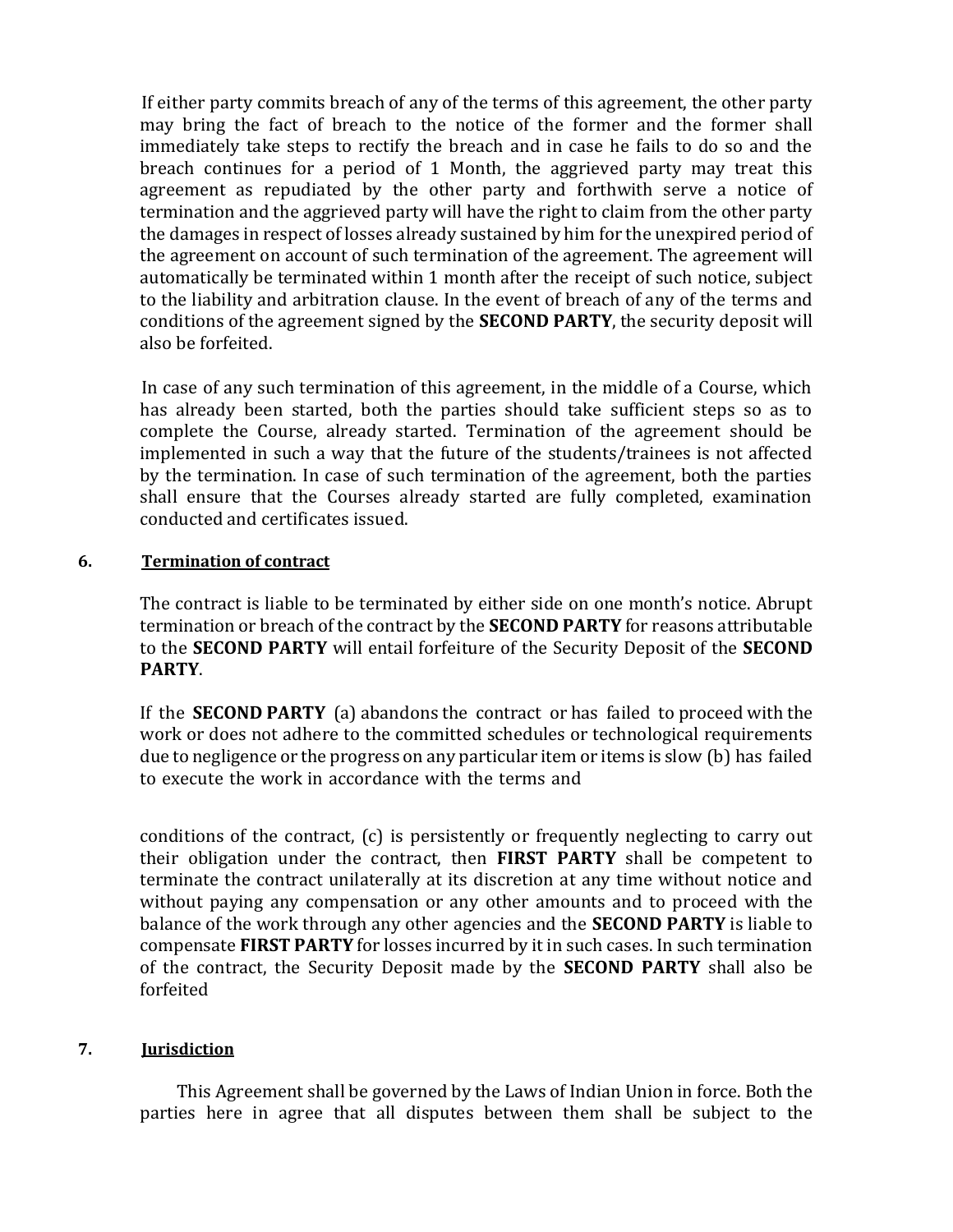jurisdiction of courts in Chennai district.

#### **8. Arbitration or Mediation**

Any dispute arising between the parties if not resolved between them shall be referred after mutual consent of both the parties to an arbitrator or mediator. The selection of the arbitrator shall be decided by the above parties mutually.

In case of termination of this agreement, in the middle of a Course, which has already been started, both the parties should take sufficient steps so as to complete the Course, already started. Termination of the agreement should be implemented in such a way that the future of the students/trainees is not affected by the termination. In case of such termination of the agreement, both the parties shall ensure that the Courses already started are fully completed, examination conducted and certificates issued.

#### **9. Modifications**

The modifications in the Agreement can be done with the mutual consent of both the parties but strictly in line with the project guidelines.

10. The application, submitted documents by **SECOND PARTY to FIRST PARTY** and the record of the negotiation meeting held between **FIRST PARTY** and **SECOND PARTY** also form part and parcel of this agreement.

IN WITNESS WHEREOF, the parties hereto have caused this AGREEMENT to be executed in duplicate on the day and the year first above written

AGREED:

For (**FIRST PARTY**) For (**SECOND PARTY)**

(Institute Head signature &stamp) (Institute Head signature & stamp)

(Name in Block Letters) (Name in Block Letters)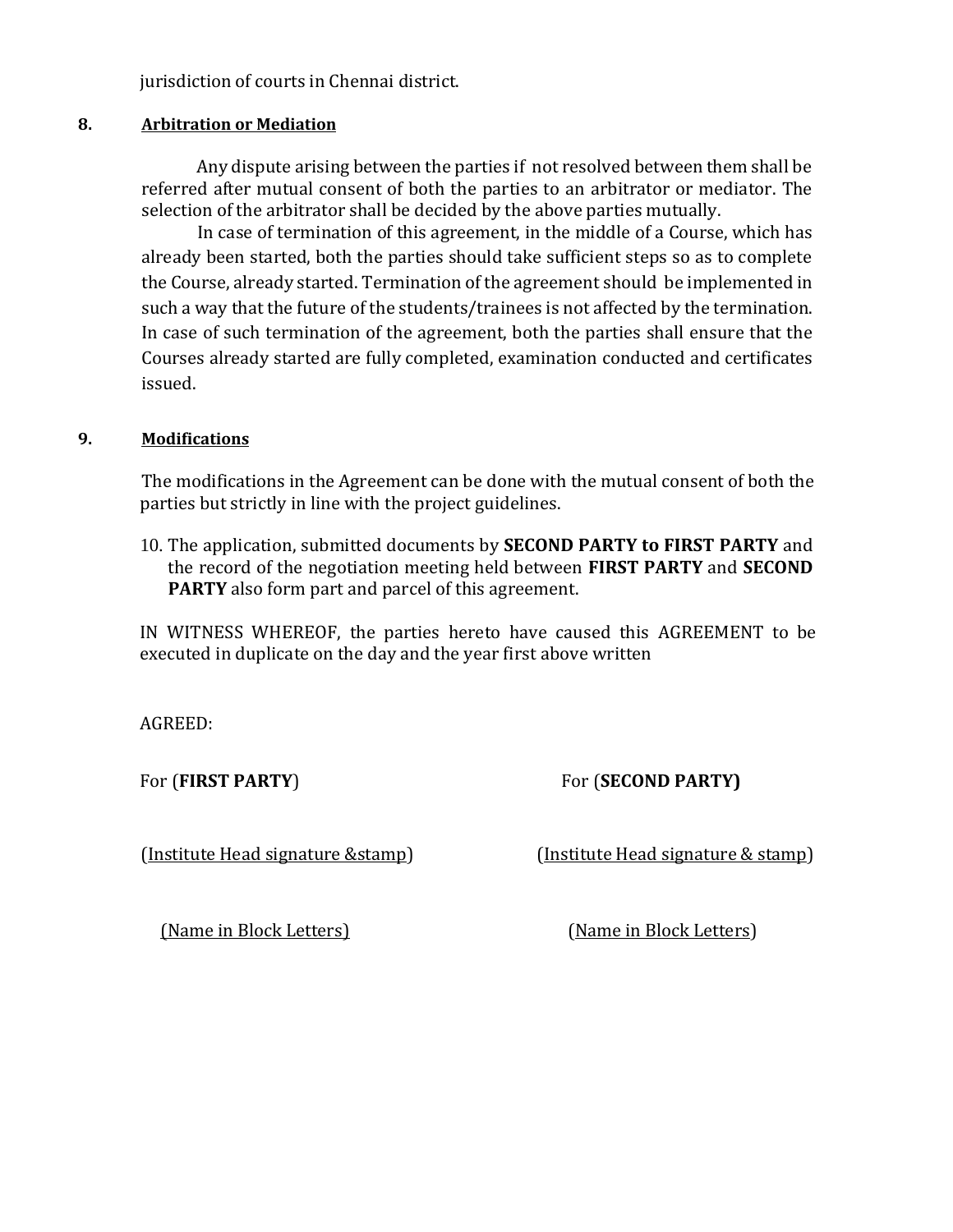| Name of FIRST PARTY    | Name of <b>SECOND PARTY</b> |
|------------------------|-----------------------------|
| Address                | Address                     |
| <b>Contact Details</b> | <b>Contact Details</b>      |
| E-mail ID              | E-mail ID                   |
| Web                    | Web                         |

| Witness 1:                       | Witness 2:                      |
|----------------------------------|---------------------------------|
|                                  |                                 |
| Name  (in Block Capital Letters) | Name (in Block Capital letters) |
| Address                          | Address                         |
|                                  |                                 |
| Contact No.                      | Contact No.                     |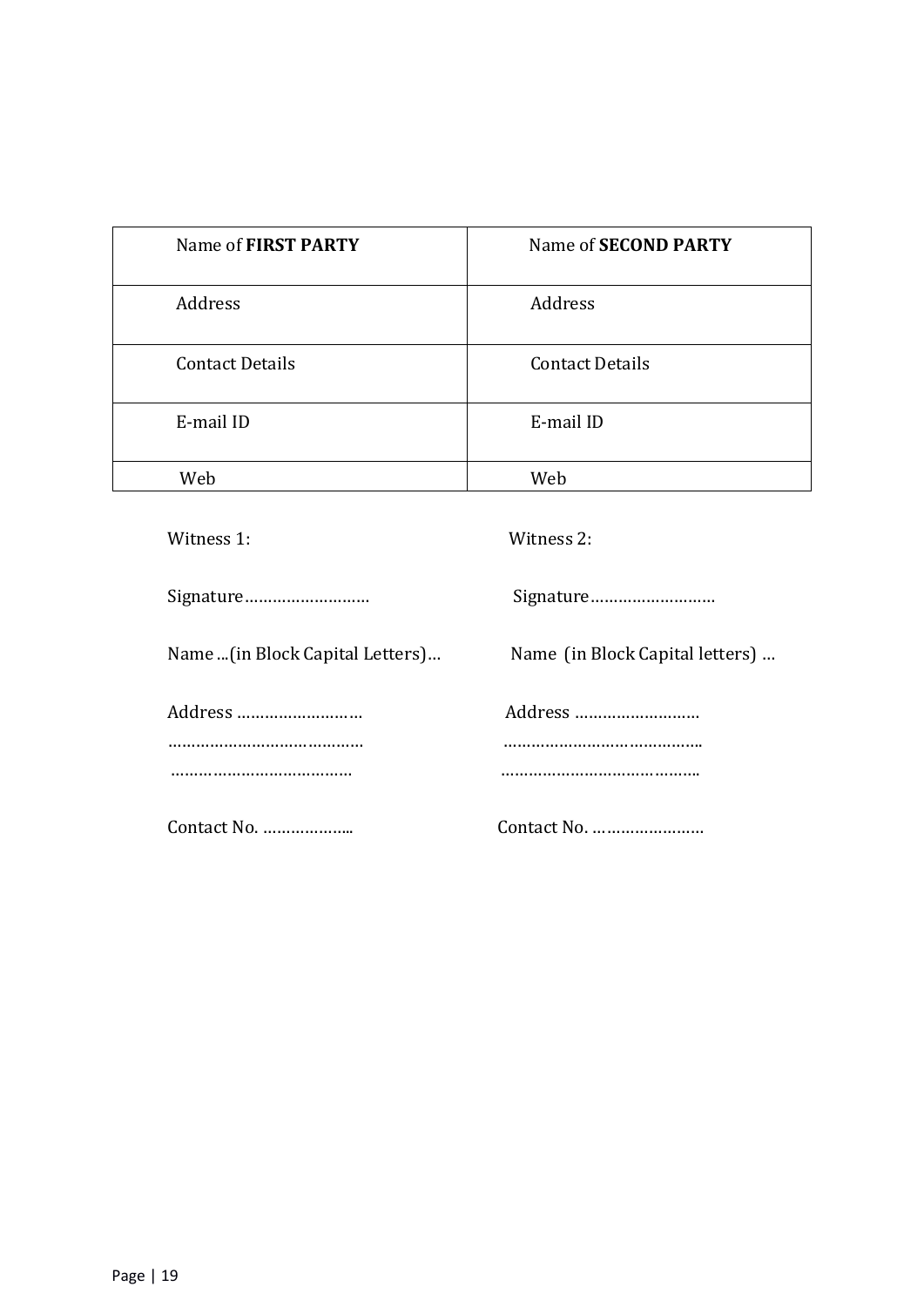## **ANNEXURE III**

#### **Revenue Sharing Model with Accredited Centres/ Training Partners for TP Mode**

Total course fee **per candidate** will depend on the duration (in Hrs) of the NSQF course. The Theory/ Practical component in Hours is mentioned as below:

| SI. | <b>Course Name</b>                        | <b>Total</b>    | Per hour    | <b>Model in TP</b>    |
|-----|-------------------------------------------|-----------------|-------------|-----------------------|
| No. |                                           | <b>Duration</b> | <b>NSOF</b> | Mode                  |
|     |                                           | $(Hrs) - A$     | Rate - B    |                       |
| 1.  | <b>Certification Course in Data Entry</b> | 135             | 40          |                       |
|     | and Office Automation                     |                 |             |                       |
| 2.  | Advance Diploma in Computer               | 200             | 40          |                       |
|     | Application                               |                 |             |                       |
|     | Accounting and publishing                 |                 |             |                       |
| 3.  | Solar-LED Lighting Product (Design        | 350             | 40          |                       |
|     | and Manufacturing)                        |                 |             |                       |
| 4.  | Diploma in Installation & Repair of       | 350             | 46.7        | $(75\% \text{ of A})$ |
|     | <b>Consumer Electronics Products</b>      |                 |             | $\times$ B            |
|     |                                           |                 |             |                       |

The revenue sharing will be as follows:

| <b>TP Model*</b>                             |  |  |
|----------------------------------------------|--|--|
| For each certified candidate of the          |  |  |
| course mentioned in sl. No. 1,2, $3 \& 4$ in |  |  |
| the table above, TP will get a revenue       |  |  |
| share of Rs. 4050, Rs. 6000, Rs. 10,500      |  |  |
| $&$ Rs. 12,258 respectively.                 |  |  |
|                                              |  |  |

 \* Exclusive of GST **Fee Structure:**

The approved institute shall be paid fee per student on successful completion of the training certification and placement as per the payment terms. Fee mentioned includes:

- Mobilization of students as per eligibility and income criteria
- Registration & Admission
- Registration of students in the examination portal
- Facility for conducting the training & exam (online theory and practical)
- Faculty support for Practical sessions
- Placement assistance, career guidance, soft skill.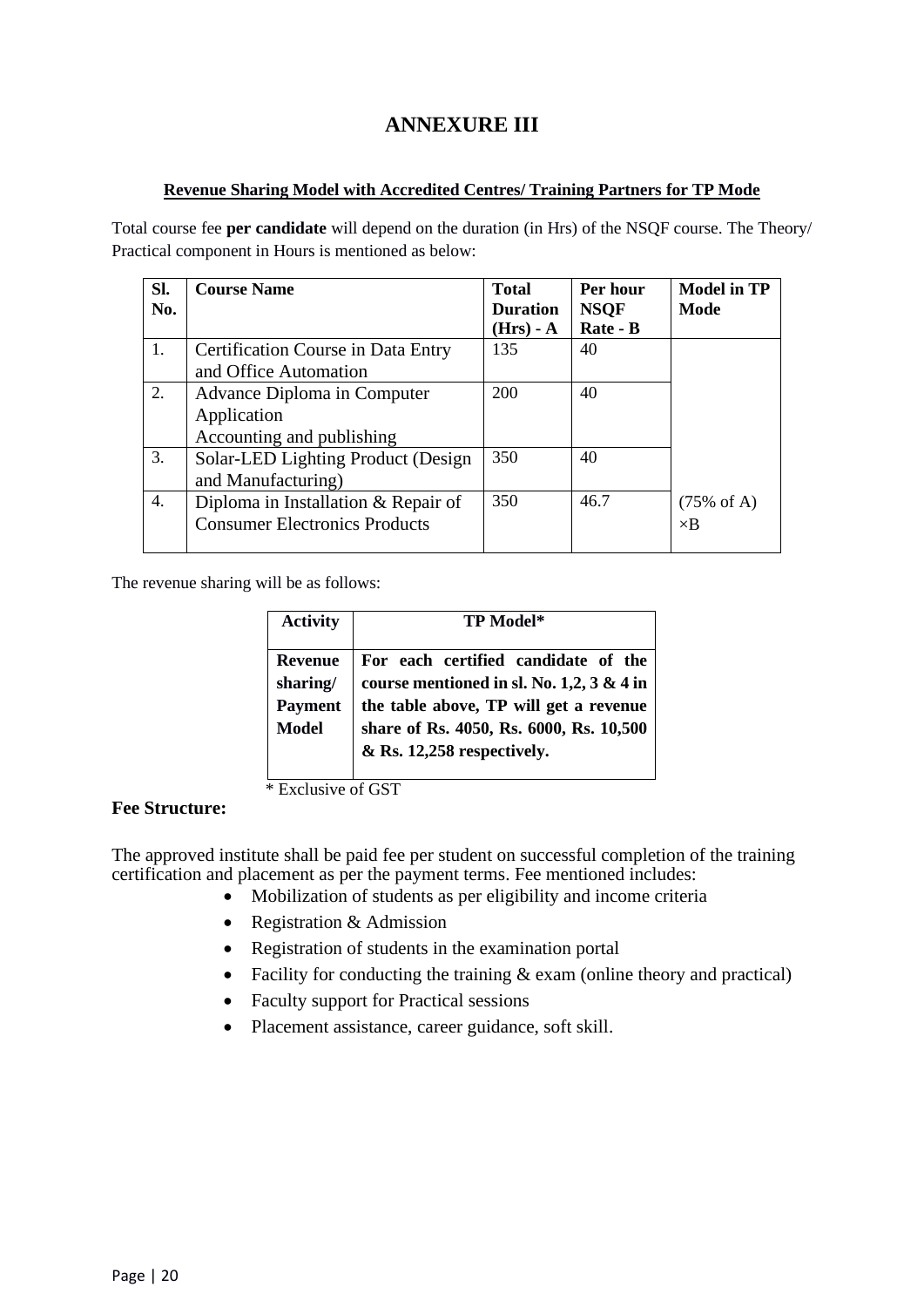## **ANNEXURE IV**

## **Covering Letter Format**

Format for covering letter (To be submitted on the Letterhead of the applicant institution)

Ref: Date.

To

The Director NIELIT Chennai ISTE Complex, NO. 25, Gandhi Mandapam Rd, Chennai, Tamil Nadu-600025.

Dear Sir,

Subject: EoI for conduct of Skill Training for Empowering SC/ST/EWS (women) in **Ramnathapuram/Virudhunagar** (strike off whichever is not applicable).

- 1. Having examined the EoI document, we, the undersigned herewith submit our response to your EoI for Imparting Skill Training for Empowering SC/ST/EWS(Women) in the state of Tamil Nadu – **Ramnathapuram/Virudhunagar** (strike off whichever is not applicable).
- 2. We have read the provisions of the EoI document and confirm that these are acceptable to us. We further declare that additional conditions, variations, deviations, if any, found in our EoI shall not be given effect to.
- 3. We would like to declare that we are not involved in any litigation with any State/Central Government in India and we are not under a declaration of ineligibility for corrupt or fraudulent practices.
- 4. We hereby declare that all the information and statements made in this EoI are true and accept that any misrepresentation contained in it may lead to our disqualification.
- 5. We understand that NIELIT Chennai is not bound to short-list / accept any proposal received in response to this EoI.
- 6. We understand that Empanelment with NIELIT Chennai does not guarantee that every /any of the applicants be awarded a project /assignment.

| <b>Information</b>               | <b>Details</b> |
|----------------------------------|----------------|
| Name of the Contact Person       |                |
| Designation and contact address, |                |
| Email ID & Mobile Number of the  |                |

Our correspondence details / authorized person to deal with regard to this EoI is: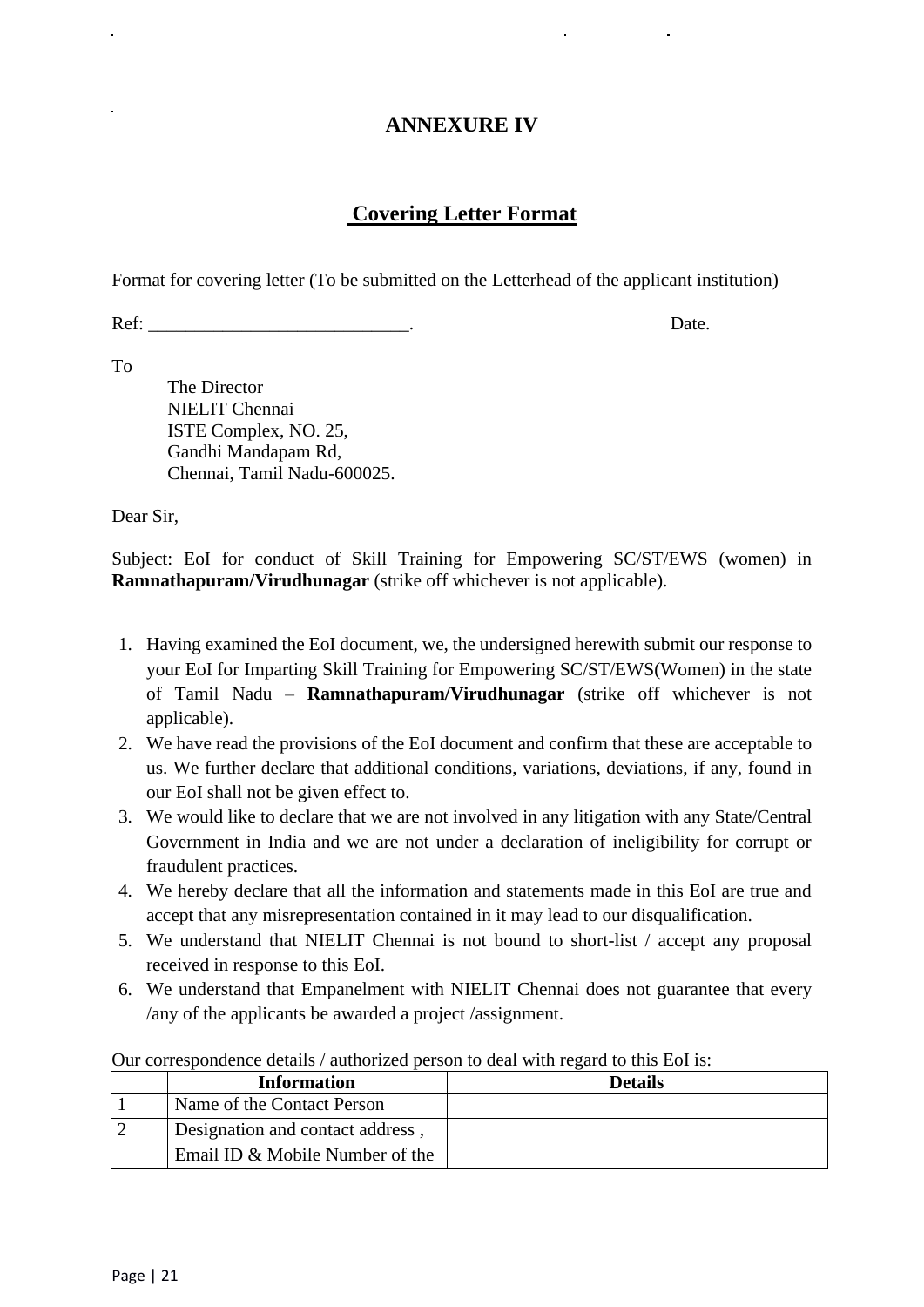| person to whom all references    |  |
|----------------------------------|--|
| shall be made regarding this EoI |  |
| Telephone, FAX number            |  |
| Mobile number & email id of the  |  |
| <b>Contact Person</b>            |  |
| Corporate website URL            |  |

We hereby declare that our proposal submitted in response to this EoI is made in good faith and the information contained is true and correct to the best of our knowledge and belief.

Sincerely,

Signature: [Authorized person) Name, title with seal

Encl: Duly filled Application form.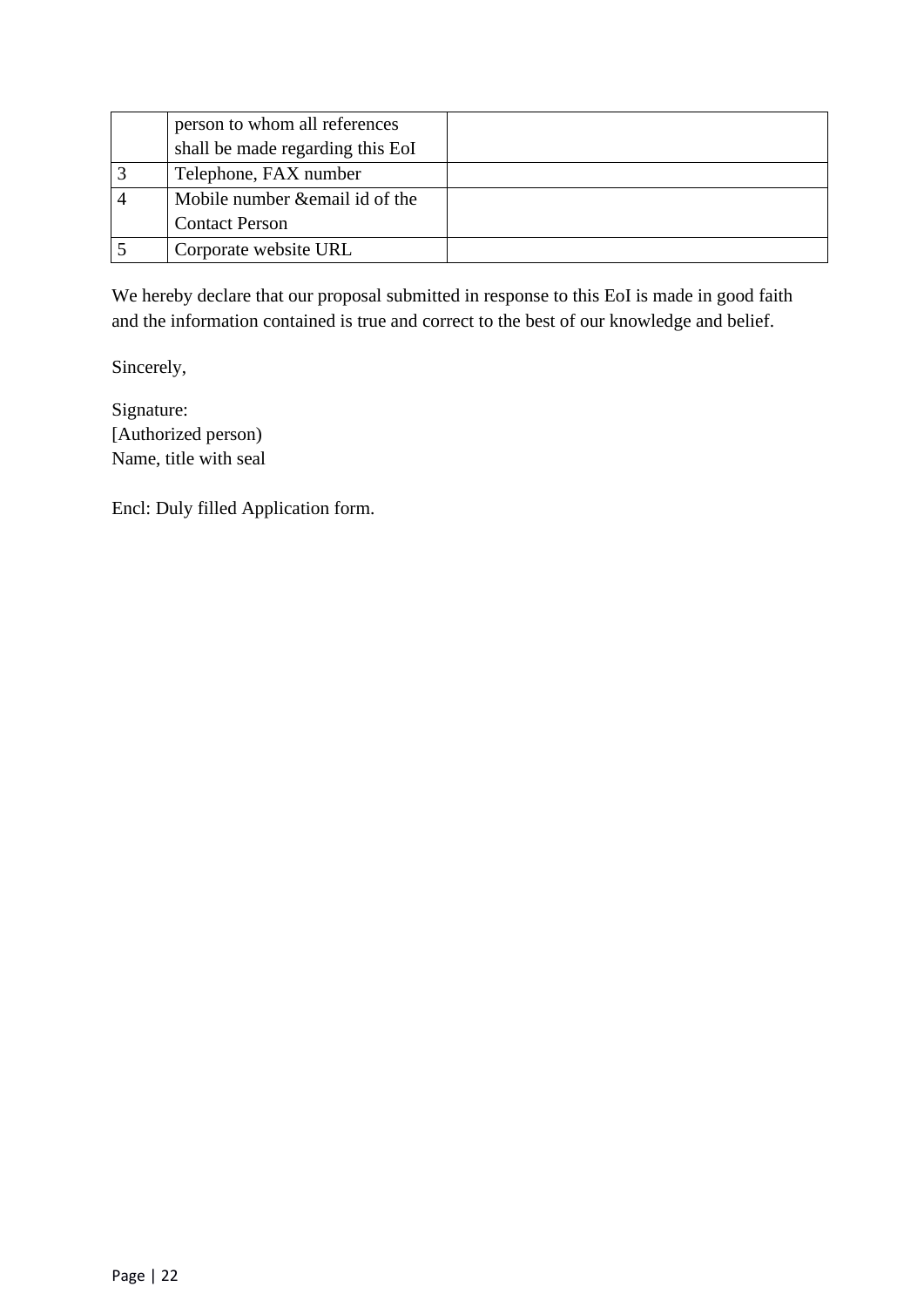## **ANNEXURE V**

## **Application Form**

| Application Performa for Expression of Interest for Empanelment of Training Institutes |                                                                 |                                         |                |  |
|----------------------------------------------------------------------------------------|-----------------------------------------------------------------|-----------------------------------------|----------------|--|
| for the conduct of Skill Training for Empowering SC/ST/EWS(women)                      |                                                                 |                                         |                |  |
|                                                                                        | (Separate application to be submitted for each Training Centre) |                                         |                |  |
| Sl.                                                                                    | <b>Description</b>                                              | <b>Status Document</b>                  | <b>Details</b> |  |
| No.                                                                                    |                                                                 |                                         |                |  |
| $\mathbf{1}$                                                                           | NAME OF THE INSTITUTE                                           | PAN Card & GST                          |                |  |
|                                                                                        |                                                                 | Certificate of the                      |                |  |
|                                                                                        |                                                                 | Institute                               |                |  |
| $\overline{2}$                                                                         | <b>FULL ADDRESS WITH</b>                                        | Lease Agreement/                        |                |  |
|                                                                                        | PHONE//E.MAIL                                                   | ownership deed                          |                |  |
|                                                                                        |                                                                 | and photograph of                       |                |  |
|                                                                                        |                                                                 | the front gate of                       |                |  |
|                                                                                        |                                                                 | the office<br><b>NA</b>                 |                |  |
| 3                                                                                      | <b>EOI SUBMITTED FOR</b><br>(state)                             |                                         |                |  |
| $\overline{4}$                                                                         | <b>EOI SUBMITTED FOR</b>                                        | <b>NA</b>                               | 1.             |  |
|                                                                                        | (list of courses)                                               |                                         |                |  |
|                                                                                        |                                                                 |                                         | 2.             |  |
| 5                                                                                      | DATE / YEAR OF                                                  | Registration                            |                |  |
|                                                                                        | <b>ESTABLISHMENT</b>                                            | Certificate, bye-                       |                |  |
|                                                                                        |                                                                 | laws, rules and                         |                |  |
|                                                                                        |                                                                 | regulations, MoA,<br>board resolutions  |                |  |
|                                                                                        |                                                                 | etc.                                    |                |  |
|                                                                                        |                                                                 |                                         |                |  |
| 6                                                                                      | LEGAL STATUS /                                                  | Proprietorship/                         |                |  |
|                                                                                        | REGISTERED UNDER                                                | Partnership/                            |                |  |
|                                                                                        |                                                                 | Society/Trust/                          |                |  |
|                                                                                        |                                                                 | Company                                 |                |  |
|                                                                                        |                                                                 |                                         |                |  |
| $\overline{7}$                                                                         | <b>AFFILIATION</b><br>(AICTE/UGC/NSDC/NSQF/Any                  | <b>AFFILIATION</b><br>Certificate/Order |                |  |
|                                                                                        | other Govt. bodies)                                             |                                         |                |  |
| 8                                                                                      | NATURE OF ACTIVITY                                              | Provide Details if                      |                |  |
|                                                                                        |                                                                 | any                                     |                |  |
|                                                                                        |                                                                 |                                         |                |  |
| 9                                                                                      | <b>COURSES OFFERED AT</b>                                       | Course                                  |                |  |
|                                                                                        | <b>PRESENT</b>                                                  | Calendar/Brochure                       |                |  |
|                                                                                        |                                                                 | etc.                                    |                |  |
| 10                                                                                     | <b>INFRASTRUCTURE DETAILS</b>                                   | Provide Details of                      |                |  |
|                                                                                        | (HARDWARE-IT)                                                   | Invoices and                            |                |  |
|                                                                                        |                                                                 | Photographs of the                      |                |  |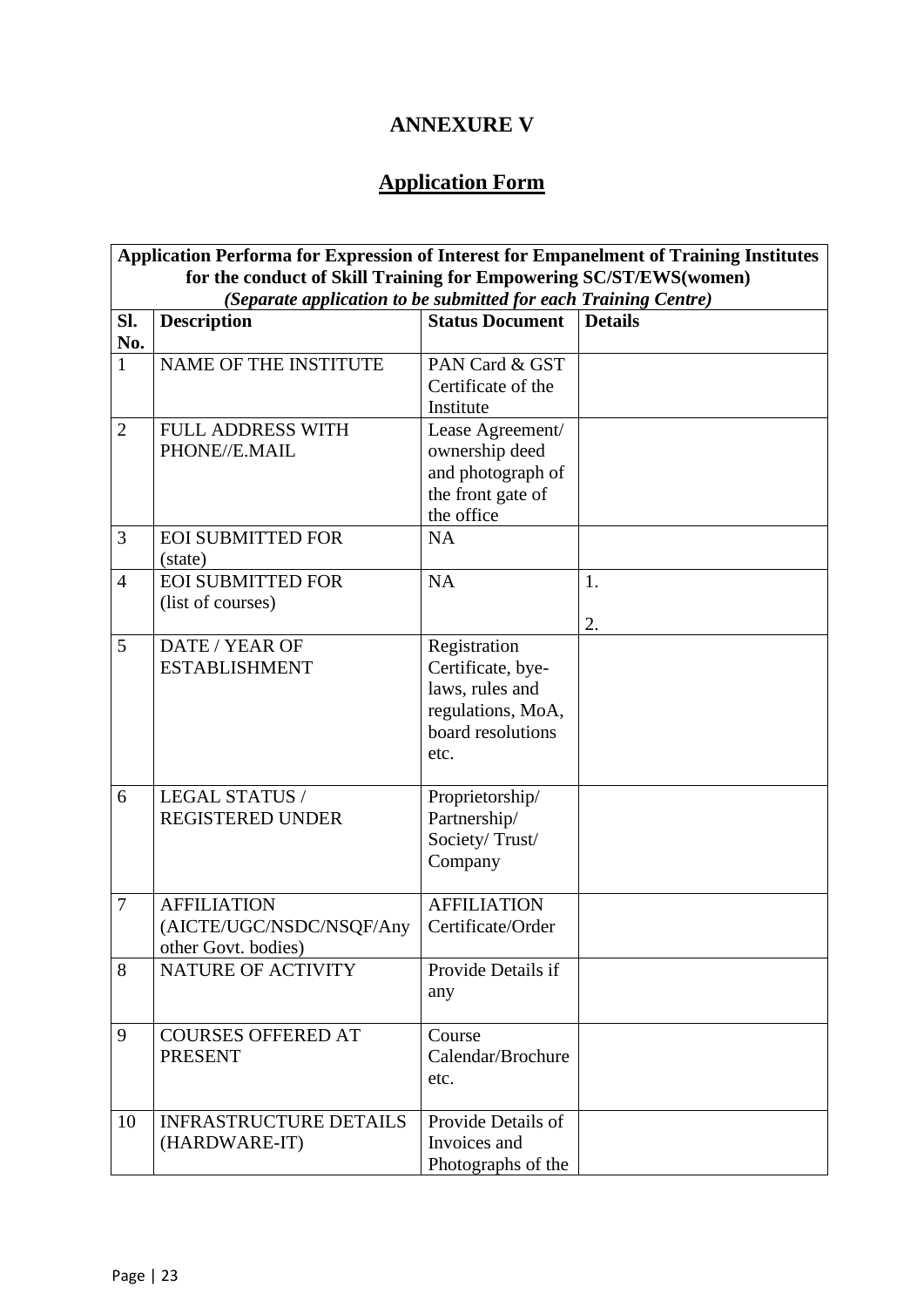|    |                                            | available hardware        |  |
|----|--------------------------------------------|---------------------------|--|
|    |                                            | as mentioned in           |  |
|    |                                            | section 11 of the         |  |
|    |                                            | EoI                       |  |
| 11 | <b>INFRASTRUCTURE DETAILS</b>              | Provide Details of        |  |
|    | (SOFTWARE)                                 | Invoices of the           |  |
|    |                                            | available Software        |  |
|    |                                            | as mentioned in           |  |
|    |                                            | section 11 of the         |  |
|    |                                            | EoI                       |  |
| 12 | <b>NO. OF COMPUTER</b>                     | Provide details           |  |
|    | <b>LABORATORIES &amp;</b>                  | with a copy of the        |  |
|    | <b>DETAILS OF INTERNET</b>                 | Invoice                   |  |
|    | <b>CONNECTIVITY</b>                        |                           |  |
| 13 | PROXIMITY / NEARBY                         | <b>Provide Details</b>    |  |
|    | TOWNS, HQ, DISTRICT HQ                     |                           |  |
| 15 | <b>DETAILS OF POWER</b>                    | <b>Provide Details</b>    |  |
|    | <b>BACKUP</b>                              |                           |  |
| 16 | <b>DETAILS OF SIMILAR</b>                  | Relevant                  |  |
|    | <b>PROGRAMS</b>                            | documents/Work            |  |
|    | CONDUCTED& GOVT.                           | Orders                    |  |
|    | <b>SCHEMES IF ANY</b>                      |                           |  |
| 17 | <b>DETAILS OF FACULTIES IN</b>             | Photograph and            |  |
|    | THE AREA OF IT WHO CAN                     | Unique                    |  |
|    | <b>BE SPARED FOR THIS</b>                  | Identification            |  |
|    | <b>PROGRAM</b>                             | documents of the          |  |
|    |                                            | faculty/Bio-Data          |  |
| 18 | DETAILS OF TIE-UP WITH<br>THE INDUSTRY AND | MoUs/Tie-up<br>documents/ |  |
|    | <b>DETAILED RECORDS OF</b>                 | Placement                 |  |
|    | PLACED STUDENTS? IF ANY                    | Records etc.              |  |
| 19 | <b>NUMBER OF CLASSROOMS</b>                | <b>Provide Details</b>    |  |
|    | <b>AVAILABLE</b>                           | (Photograph of all        |  |
|    |                                            | the classrooms            |  |
|    |                                            | and washrooms             |  |
|    |                                            | $etc.$ )                  |  |
| 20 | DETAILS OF LIBRARY AND                     | List of Books &           |  |
|    | <b>BOOKS AVAILABLE IN THE</b>              | Magazine                  |  |
|    | RELEVANT FIELDS                            | available at the          |  |
|    |                                            | institute,                |  |
|    |                                            | photograph of the         |  |
|    |                                            | library and               |  |
|    |                                            | drinking water            |  |
|    |                                            | facility etc.             |  |
| 21 | <b>CONTACT PERSON(Name,</b>                | <b>Provide Details</b>    |  |
|    | Email ID & Mobile No.)                     |                           |  |
| 22 | DATE FROM WHICH THE                        | <b>Provide Details</b>    |  |
|    | <b>PROGRAMS</b>                            |                           |  |
|    | CAN BE LAUNCHED.                           |                           |  |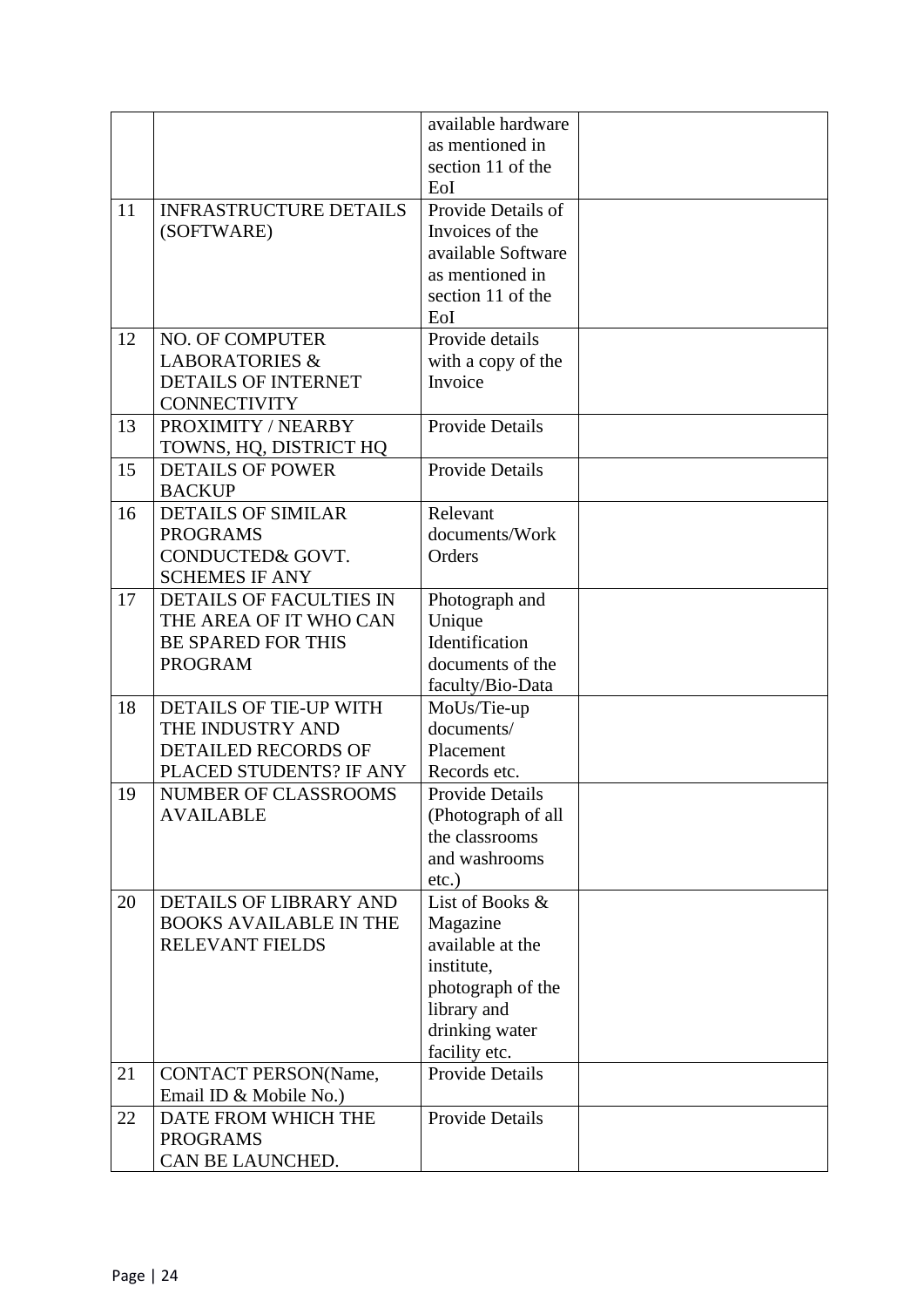| -23                                                                                               | <b>IS IT POSSIBLE TO</b> | <b>Provide Details</b> |  |
|---------------------------------------------------------------------------------------------------|--------------------------|------------------------|--|
|                                                                                                   | CONDUCT THE TRAINING     |                        |  |
|                                                                                                   | ON HOLIDAYS & EVENINGS?  |                        |  |
| Attach additional sheet, if the space is not sufficient and mark as $\triangle NNEXURE$ --- (with |                          |                        |  |
| Sr. No)                                                                                           |                          |                        |  |
| Attach documentary proof wherever necessary                                                       |                          |                        |  |

#### **24. Details of the registration fee paid**

| Amount*     | <b>Online Transaction Details</b> | <b>Date of Payment</b> |
|-------------|-----------------------------------|------------------------|
| $Rs$ 1000/- |                                   |                        |

\*Only Rs 1000/- is to be paid by the Training institute even if applying for multiple training centres

#### **25. Signature of Authorized person with Name**

#### **26. Declaration**

(i) I, **\_\_\_\_\_\_\_\_\_\_\_\_\_\_\_\_\_\_** son of **\_\_\_\_\_\_\_\_\_\_\_\_\_\_\_\_\_\_**have read and understood the RULES / GUIDELINES for Empanelment of Training Institutes for the implementation of Skill Development Programs.

(ii) I certify that, I am the competent authority, by virtue of the administrative and financial powers vested in me by to furnish the above information and to undertake the above stated commitment on behalf of my /our institution.

(iii) I am aware that in case any information given by me is false or misleading, the Institute would be debarred from the conduct of training programs and / or debarred besides being subjected to any other action that may be deemed fit by NIELIT Chennai.

(iv) I agree to abide by the decisions of the NIELIT Chennai in respect of my application for permission to empanel our Institute for the implementation of Skill development Programs.

Signature:

Name:

Designation:

Seal of the organization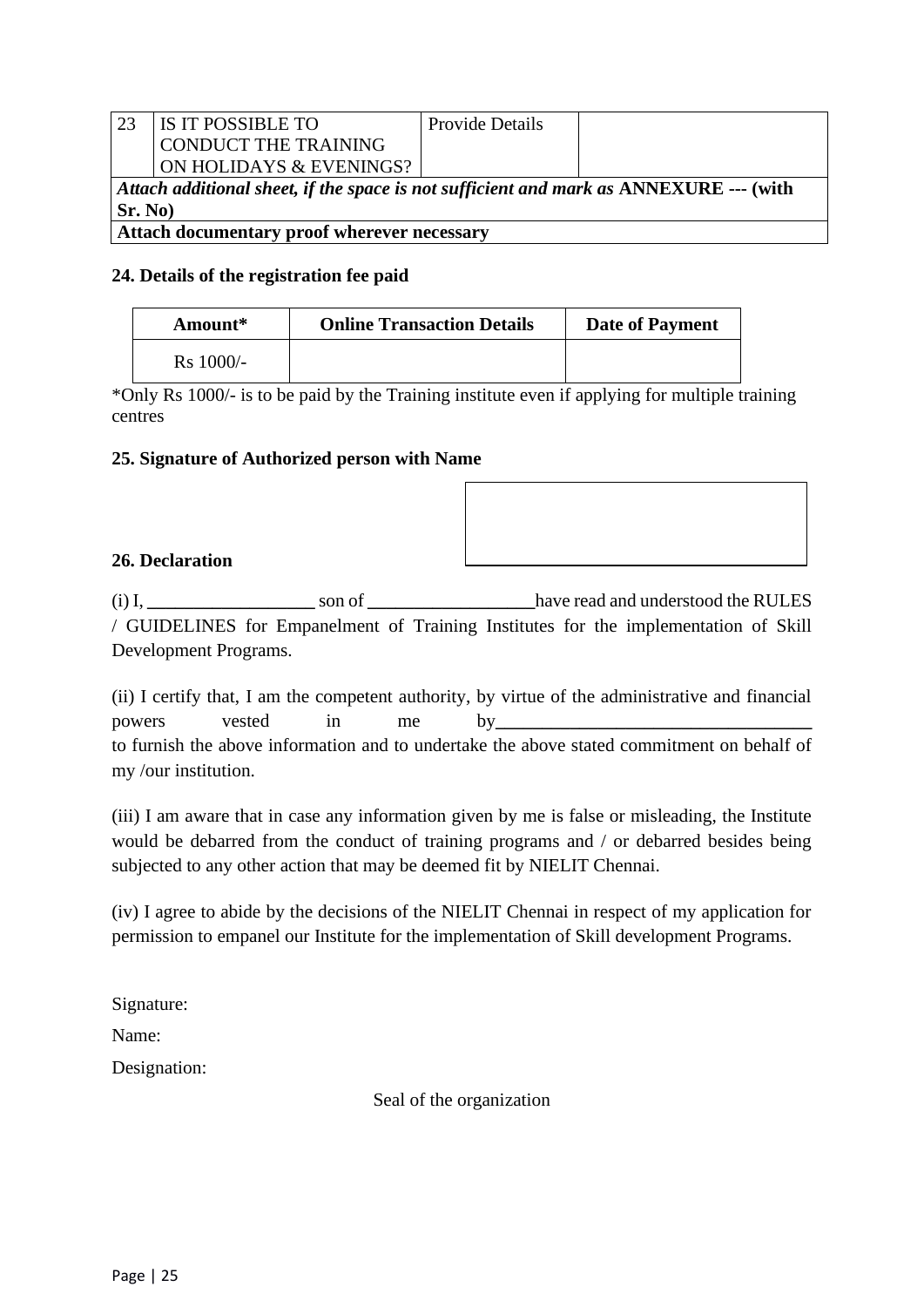## **ANNEXURE VI**

## **Course Syllabus**

#### **1. Data Entry and Office Automation**

**Duration**: 135 hrs.

#### **NSQF level**: 4

**Eligibility**: 10+2 in any stream with min 50% marks OR ITI Certificate (One Year) after class  $10^{th}$  with min.50% marks in ITI

**Job role**: Data Entry Operator, Computer Operator

#### **Indicative Course Structure:**

| <b>Title of Unit</b>                             | <b>Estimated Learning Hours</b> |
|--------------------------------------------------|---------------------------------|
|                                                  |                                 |
| Introduction to computer                         |                                 |
| Introduction to GUI Based Operating System       | 5                               |
| Elements of Word Processing                      | 15                              |
| <b>Spreadsheets</b>                              | 15                              |
| Introduction to Internet, WWW and web browsers   | 15                              |
| Communication and Collaboration                  |                                 |
| Application of presentations                     | 15                              |
| <b>Application of Digital Financial Services</b> | 5                               |
| Soft Skills                                      | 10                              |
| Data Entry / Typing Test.                        | 45                              |

### 2. **Advance Diploma in computer application accounting and publishing**

**Duration**: 200 hrs.

#### **NSQF Level** : 4

**Eligibility**:  $10^{th}$  /ITI

**Job roles**: Office Assistant, Desktop Publisher, Account Assistant, Technical Assistant **Indicative Course Structure:**

| <b>Title of Unit</b>                                              | <b>Estimated</b>      |
|-------------------------------------------------------------------|-----------------------|
|                                                                   | <b>Learning Hours</b> |
| Understanding Computer fundamental and office automation software | 50                    |
| Introduction To Financial Accounting                              | 50                    |
| Preparation of Account Books Using Accounting Packages            | 50                    |
| Working with Desktop Publishing Software's                        | 50                    |